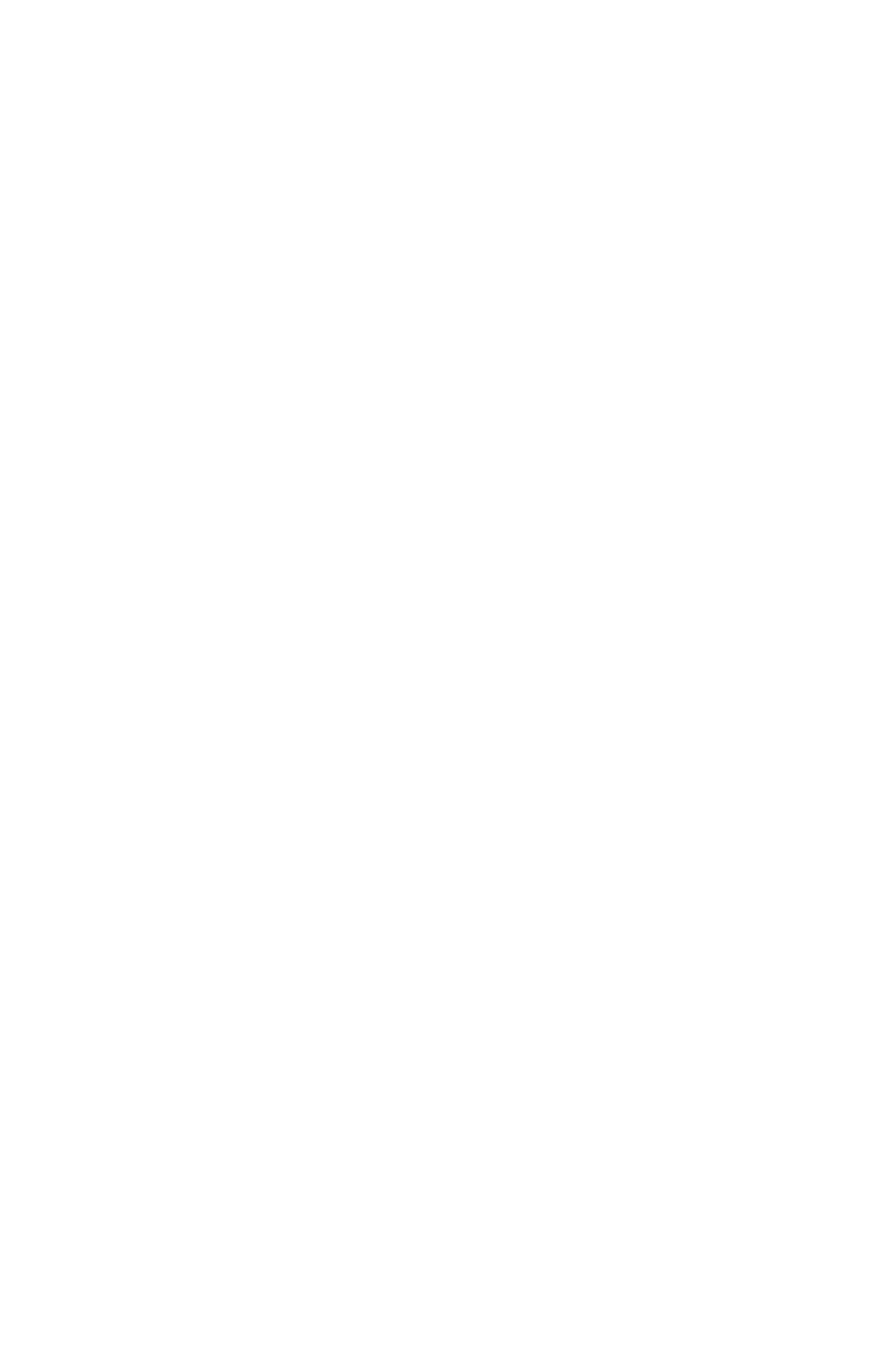# **Table of Contents**

#### **Introduction**

#### **Understanding Sickle Cell**

| <b>What is Sickle Cell Disease?</b>                  |
|------------------------------------------------------|
| Other Facts About Sickle Cell Disease                |
| <b>Types of Sickle Cell Disease</b>                  |
| <b>Sickle Cell Trait</b>                             |
| <b>Common Characteristics of Sickle Cell Disease</b> |
| Less Common Complications of Sickle Cell Disease     |
| Anemia                                               |
| Infection                                            |
| <b>Painful Episodes</b>                              |
| Common Triggers of Sickle Cell Pain                  |
| <b>Decreased Urine Concentration</b>                 |
| <b>Growth and Development</b>                        |
| Jaundice/Yellow Eyes                                 |
|                                                      |

#### **What Should You Do?**

Helpful Tips Things to Do When Meeting with Your Child's School

#### **Comprehensive Educational Plans**

| 15 |
|----|
|    |
| 18 |
|    |

### **Developmental Recommendations**

| Recommendations by Age |  |
|------------------------|--|
|------------------------|--|

#### **There is Help**

Who Can Help You?

**ii**

11

13

21

24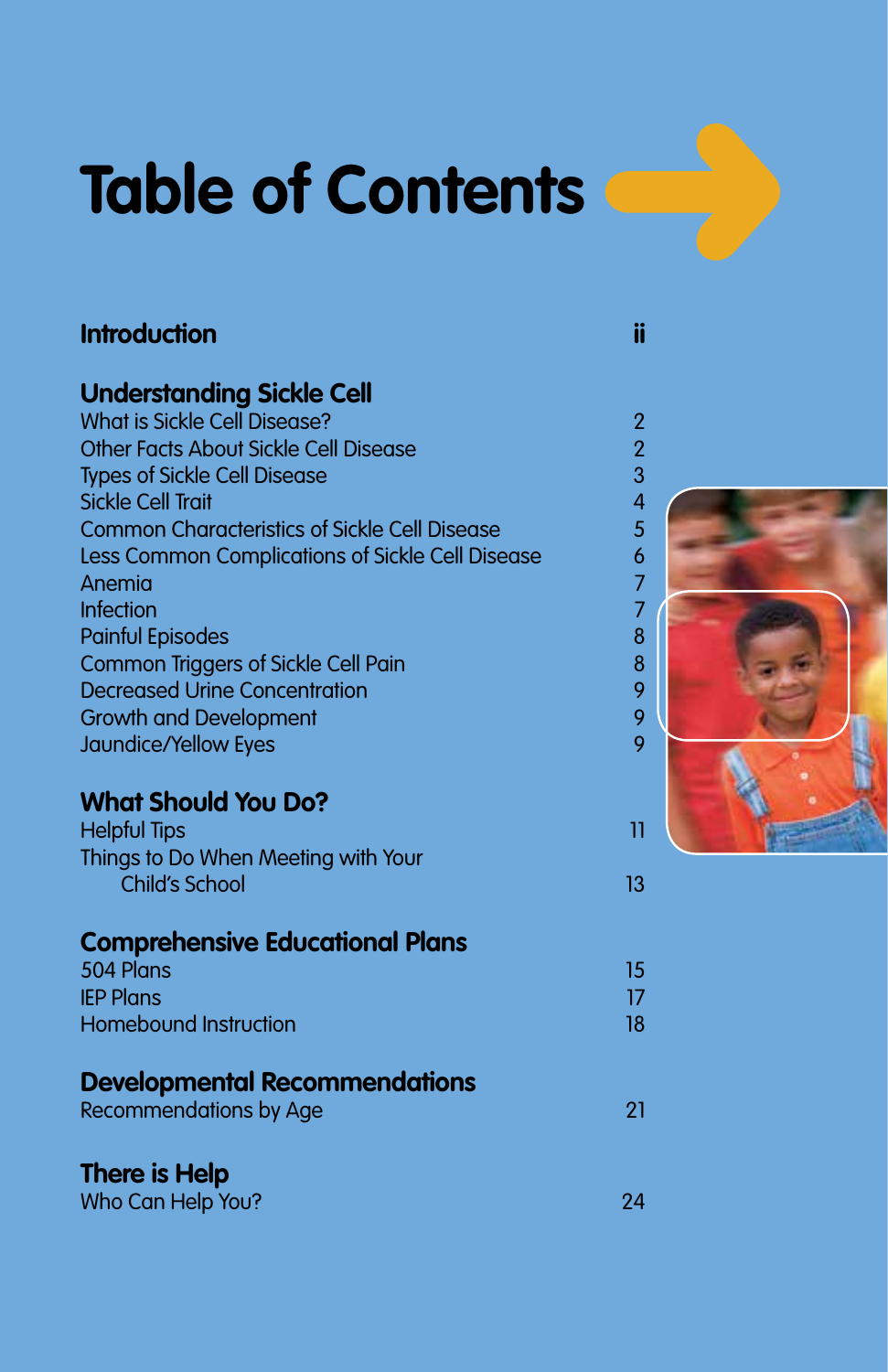# **Introduction**

This book is to help you and your child with the school system. As you know, learning is very important. Sometimes this disease will get in the way of your child's education. You know the most about your child, but here are some helpful hints for school.

Included in this book are common things about sickle cell disease that may be helpful to talk about when meeting with teachers and staff about your child's disease.

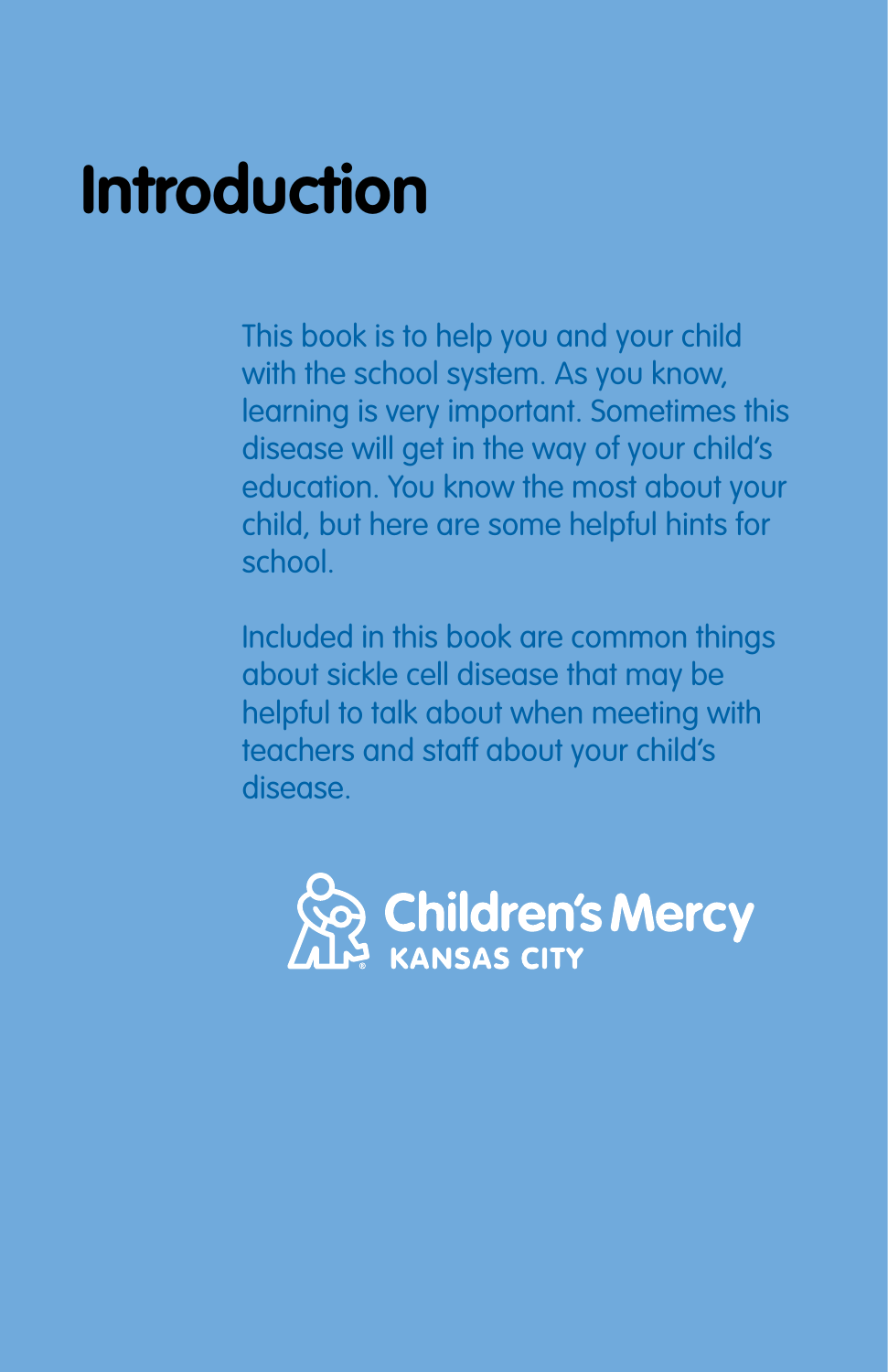# **Understanding Sickle Cell**

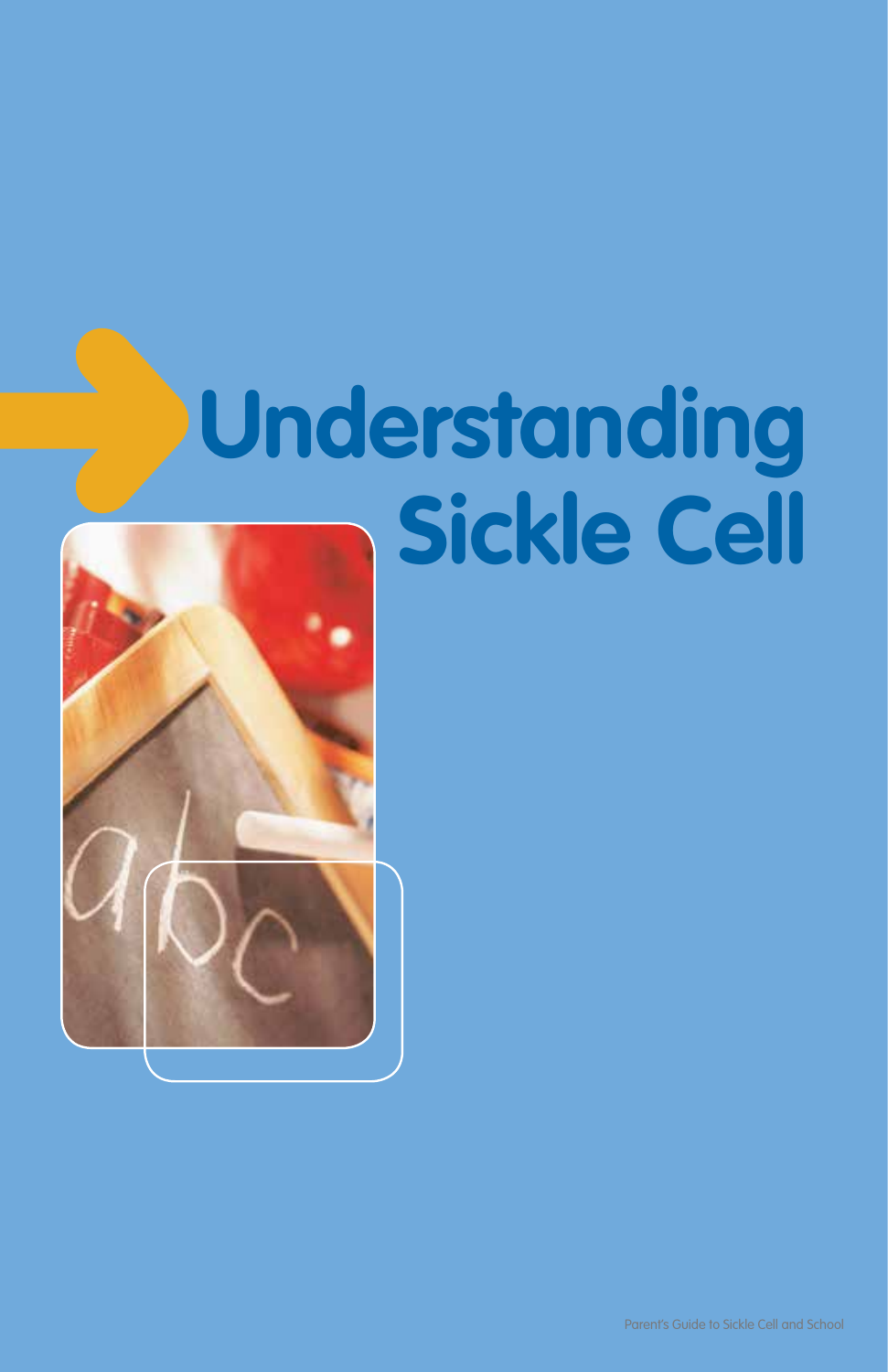# **What is Sickle Cell Disease?**

**Sickled Cell**



**Normal Cell**

Sickle cell disease is a group of disorders that affects the red blood cells in the body. Normal red blood cells are soft and round, like a donut, and travel through the body without any problems. The main job of red blood cells is to carry oxygen. When exposed to certain triggers, red blood cells affected by sickle cell disease can become hard, sticky and curved in shape, like a banana. Sickled cells are not as soft and flexible, so they may get stuck in small blood vessels. If this happens, some parts of the body do not get enough oxygen. Pain or damage may occur.

### **Other facts about sickle cell disease**

- It is genetically inherited, one gene passed from each parent.
- It is usually identified at birth through mandatory newborn screening.
- It affects one out of every 400 African Americans.
- The disease also affects people of Mediterranean, Caribbean and Asian descent.
- The disease is characterized by chronic anemia, increased susceptibility to infections and painful episodes.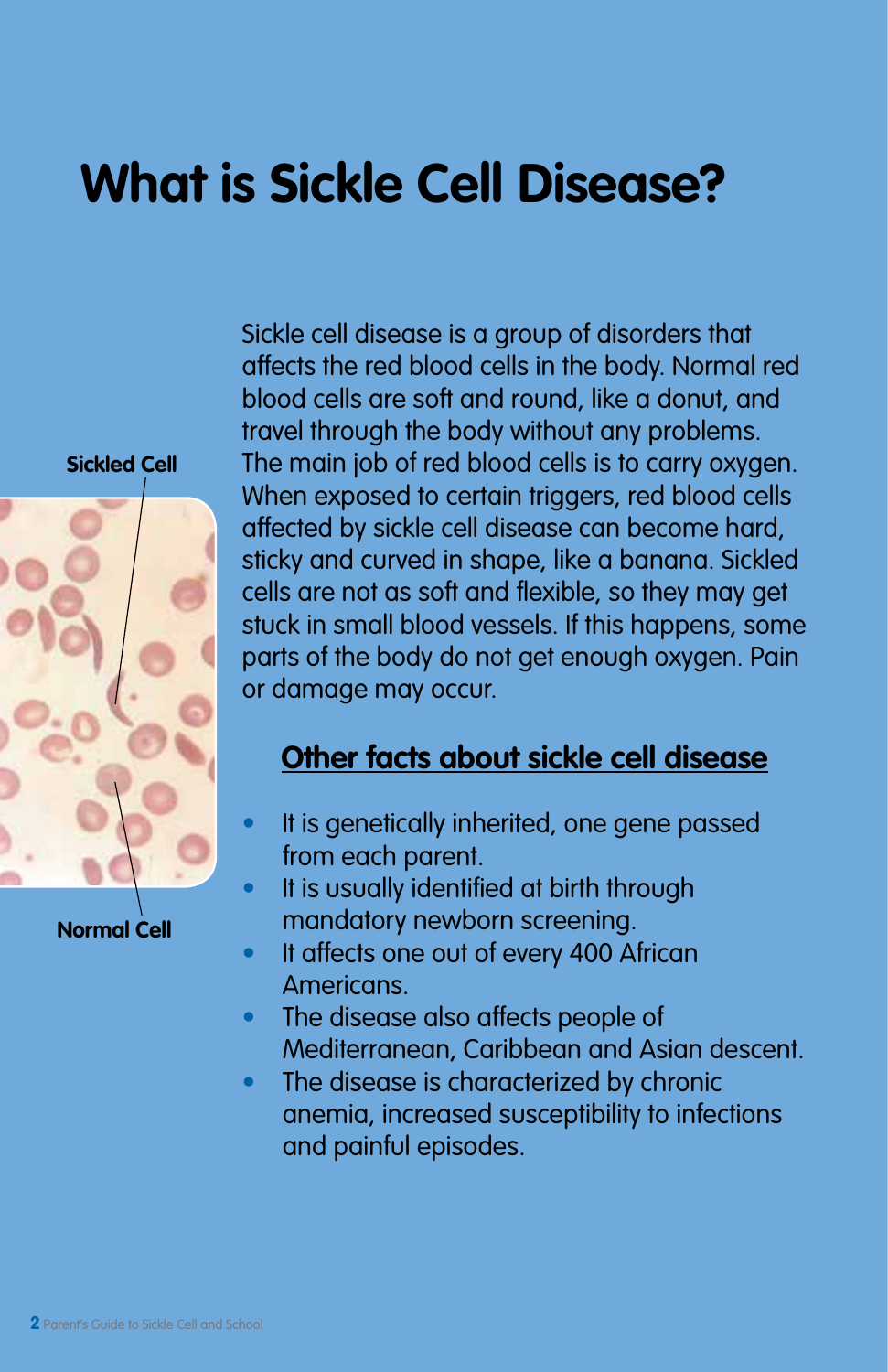# **Types of Sickle Cell Disease**

- Hemoglobin SS Disease (Sickle Cell Anemia)
- Hemoglobin SC Disease
- Sickle Beta Zero Thalassemia (Sickle β° Thalassemia)
- Sickle Beta Plus Thalassemia (Sickle β+ Thalassemia)
- Sickle Hereditary Persistence of Fetal Hemoglobin (S/HPFH)
- Other types

**Sickle cell affects one out of every 400 African Americans**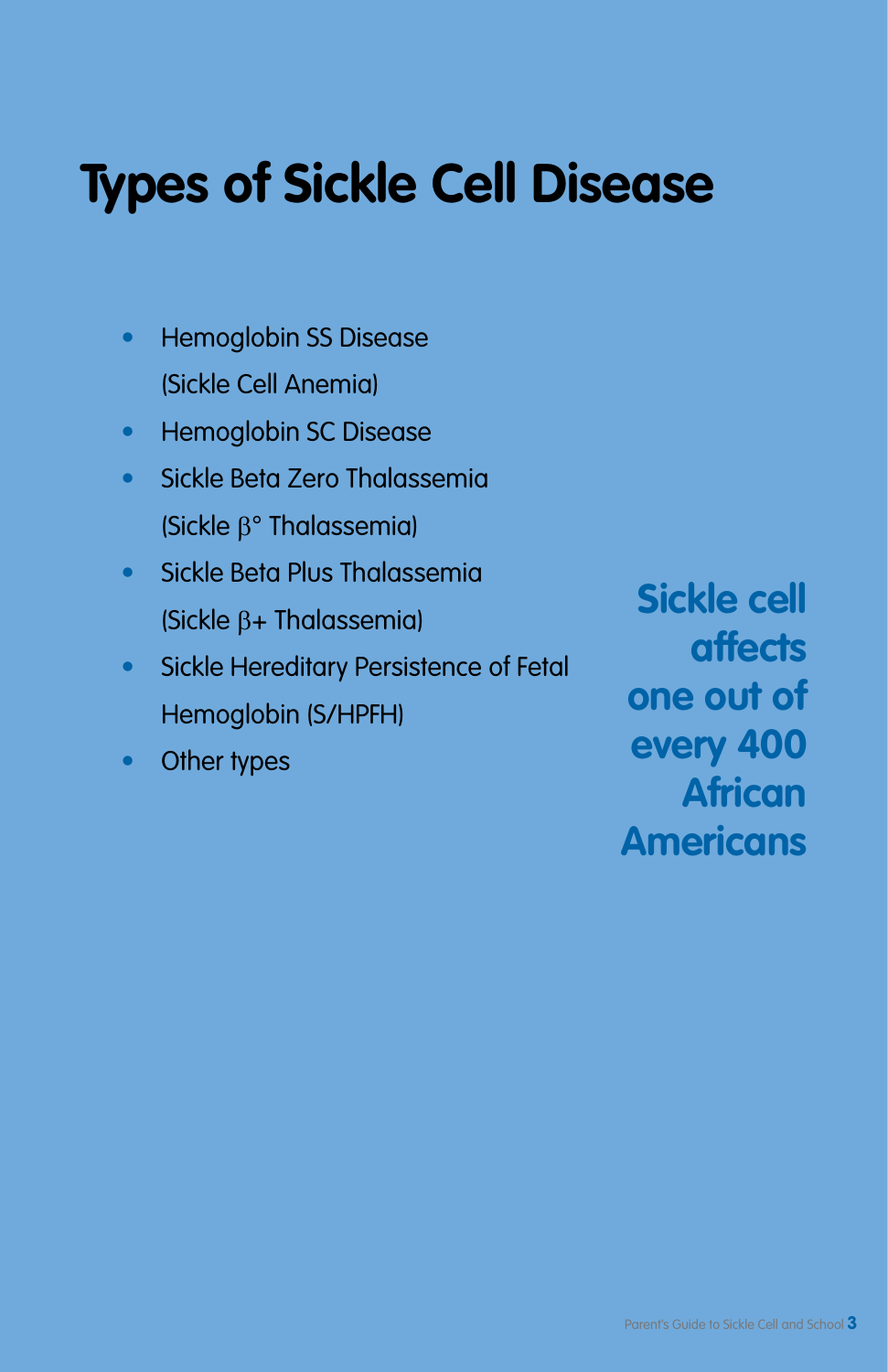# **Sickle Cell Trait**

Sickle cell trait is passed on from a child's parents. Children who get one normal hemoglobin gene from one parent and one sickle hemoglobin gene from the other parent will have sickle cell trait. A child born with sickle cell trait will have it all of his life, but it will never turn into sickle cell disease. Sickle cell trait is found in one out of every 10 to 12 African Americans. It can also be found in people of Mediterranean, Middle Eastern, Indian, Caribbean and South American descent. People with sickle cell trait usually do not have any medical problems. The normal hemoglobin that was passed on by one parent keeps them from having sickle cell disease. **People with sickle cell trait should live normal, healthy lives and have a normal life expectancy**.

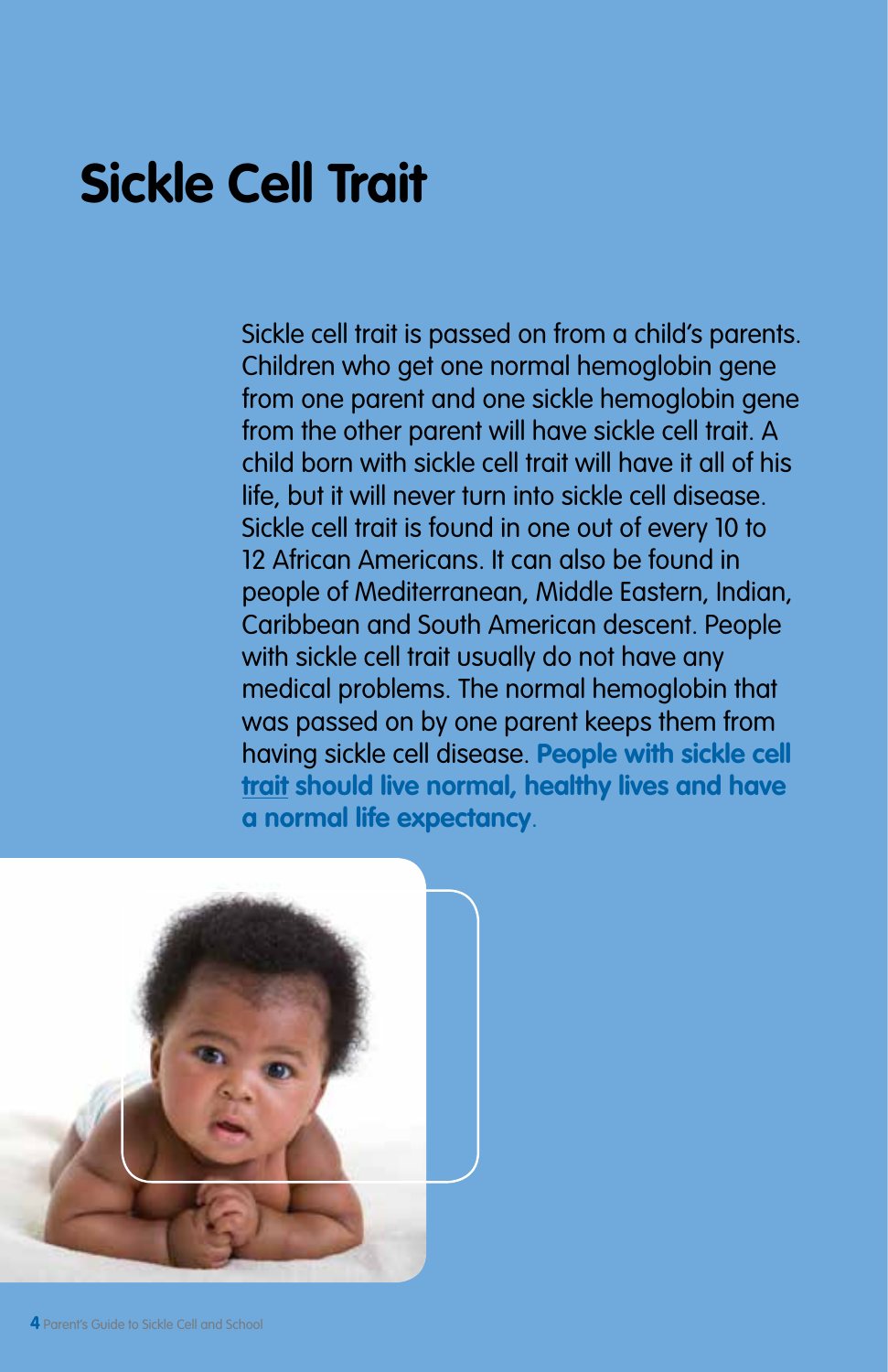## **Common Characteristics of Sickle Cell Disease**

- **Anemia** is a lower number of red blood cells (oxygen-carrying cells) in the body. This results in a lower hemoglobin level.
- **Infection** may occur due to the spleen not working properly. Sickled red blood cells get trapped in the spleen causing damage. The spleen normally filters bacteria out of the blood to help reduce infection.
- **Pain** occurs when red blood cells "sickle" (change their shape) and become trapped in small blood vessels in the body. Once trapped, blood cannot flow normally. The area where the blood cells are trapped does not get enough oxygen, therefore pain may occur.
- **Decreased urine concentration** causes frequent trips to the restroom.
- **Delayed growth and development** is common in children with sickle cell disease.

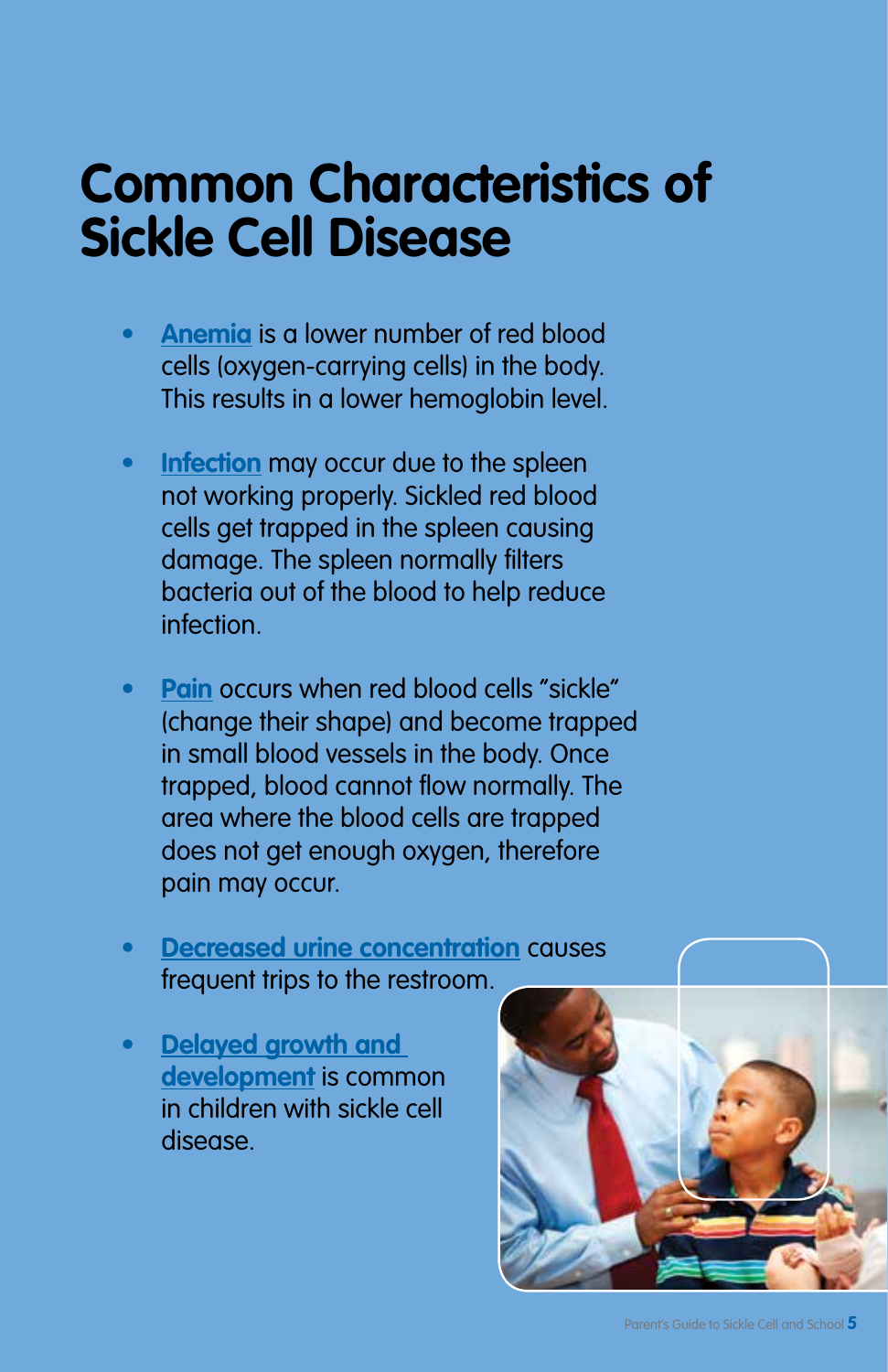## **Less Common Complications of Sickle Cell Disease**

- **Stroke** occurs when there is decreased oxygen to parts of the brain due to sickle cells blocking blood vessels.
- **Gallstones** happen more often in people with sickle cell disease because sickle red blood cells break down much faster than normal red blood cells. When these break down, they release bilirubin which collects in the gallbladder and can form a sludge or gallstones.
- **Aplastic Crisis** is a sudden drop in the hemoglobin usually caused by a virus called parvovirus or Fifth Disease.
- **Splenic Sequestration** is an enlargement of the spleen and a sudden drop in the hemoglobin.
- **Avascular Necrosis (AVN)** is a change in the shape of the hip or shoulder bones which can cause pain.
- **Priapism** is a painful, unwanted erection due to trapped sickle cells in the penis. It is treated like a painful episode with fluids and pain medicines.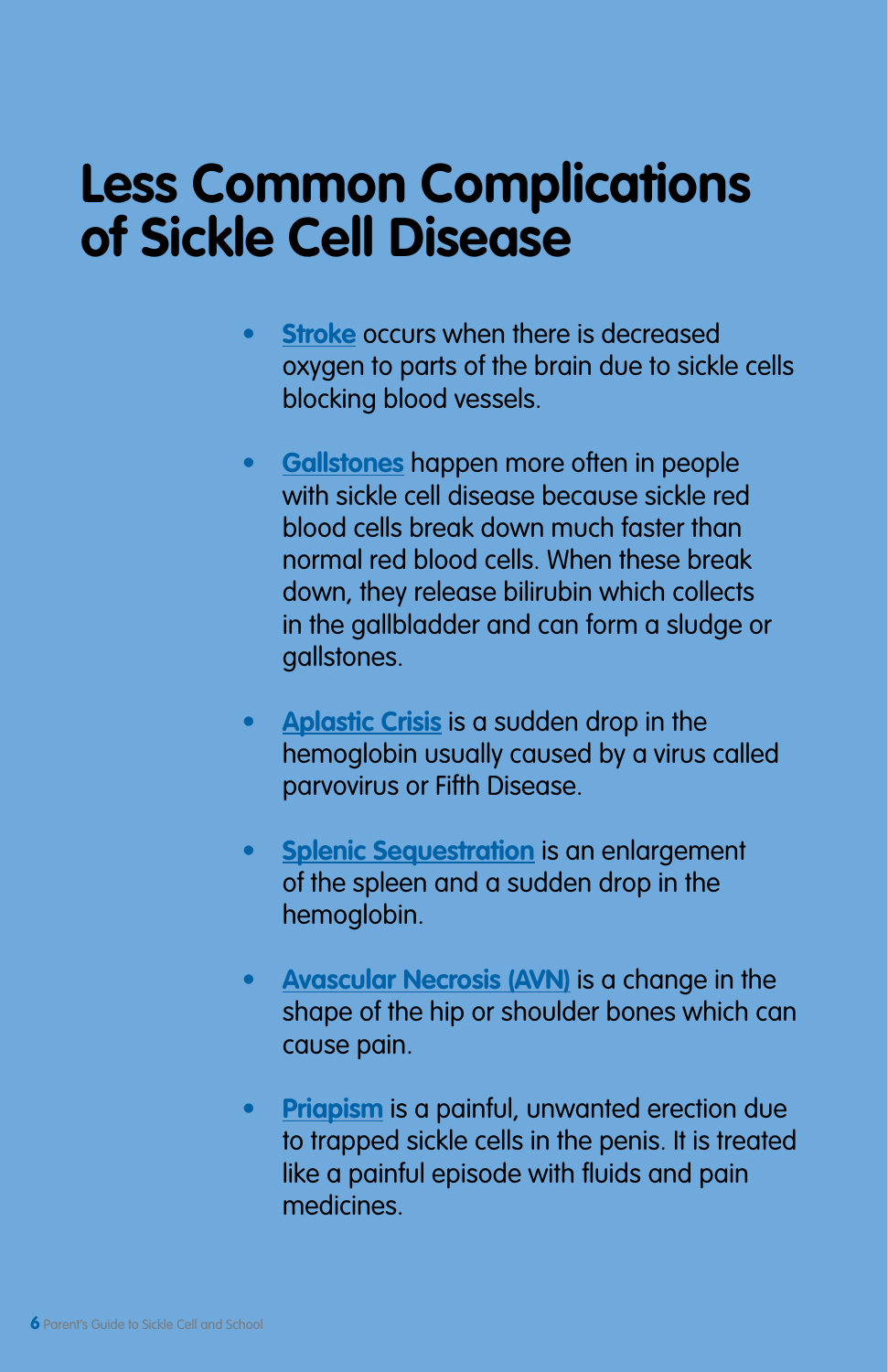## **Anemia**

Most children with sickle cell disease will be anemic. This means that the child will have a lower amount of red blood cells in the body and have a lower hemoglobin level. Normal red blood cells (without sickle cell) usually live 120 days. Sickle red blood cells only live 10 to 20 days. **Being anemic may cause the child to tire more easily and need to rest more frequently.**

## **Infection**

Children with sickle cell disease (especially sickle cell anemia and sickle beta zero thalassemia) are at higher risk for infection than people

who do not have sickle cell disease. Infection is the leading cause of death in young children with sickle cell disease. **It is very important for infections to be treated quickly**. Some common infections children with sickle cell disease may get include meningitis (infection of the spinal fluid), pneumonia (infection of the lungs), osteomyelitis (infection of the bone) and sepsis (infection in the blood).

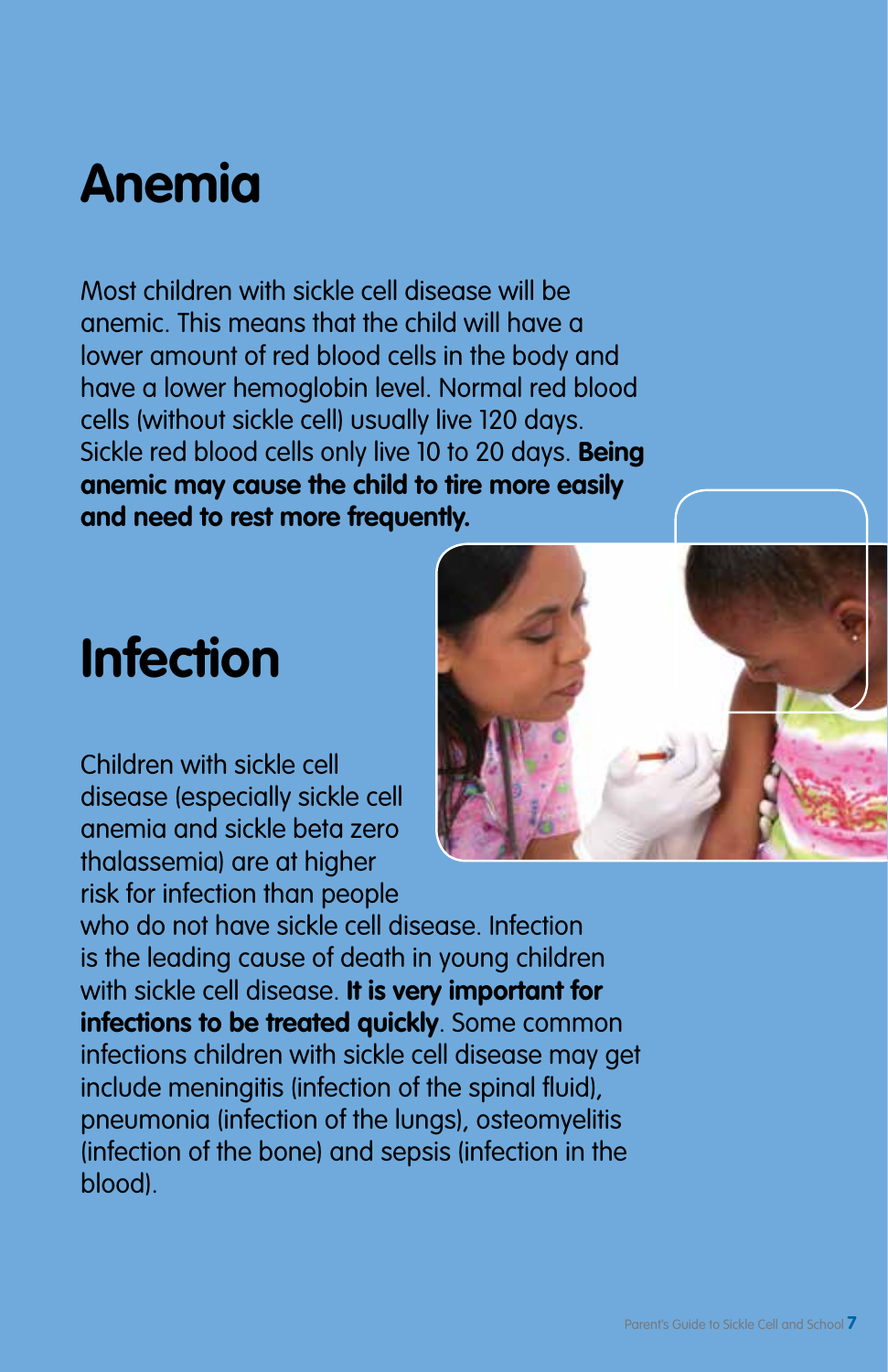# **Painful Episodes**



One common occurrence in children with sickle cell disease is pain. Pain can happen at any time of the day or night. It may last a few hours, a few days or even a few weeks. The pain can range from mild to severe and is different in each child. Sickle cell pain can be anywhere in the body, but the most common sites are the arms, legs, back and stomach. **Some pain can be treated at home or during the day at school, but sometimes the pain becomes severe enough to need hospitalization.**

## **Common Triggers of Sickle Cell Pain:**

- Exposure to extreme hot or cold temperatures
- Dehydration (extra fluids are needed to prevent dehydration which can cause pain)
- **Overexertion**
- **Infection**
- **Stress**
- High altitudes
- Shivering (if wet or cold)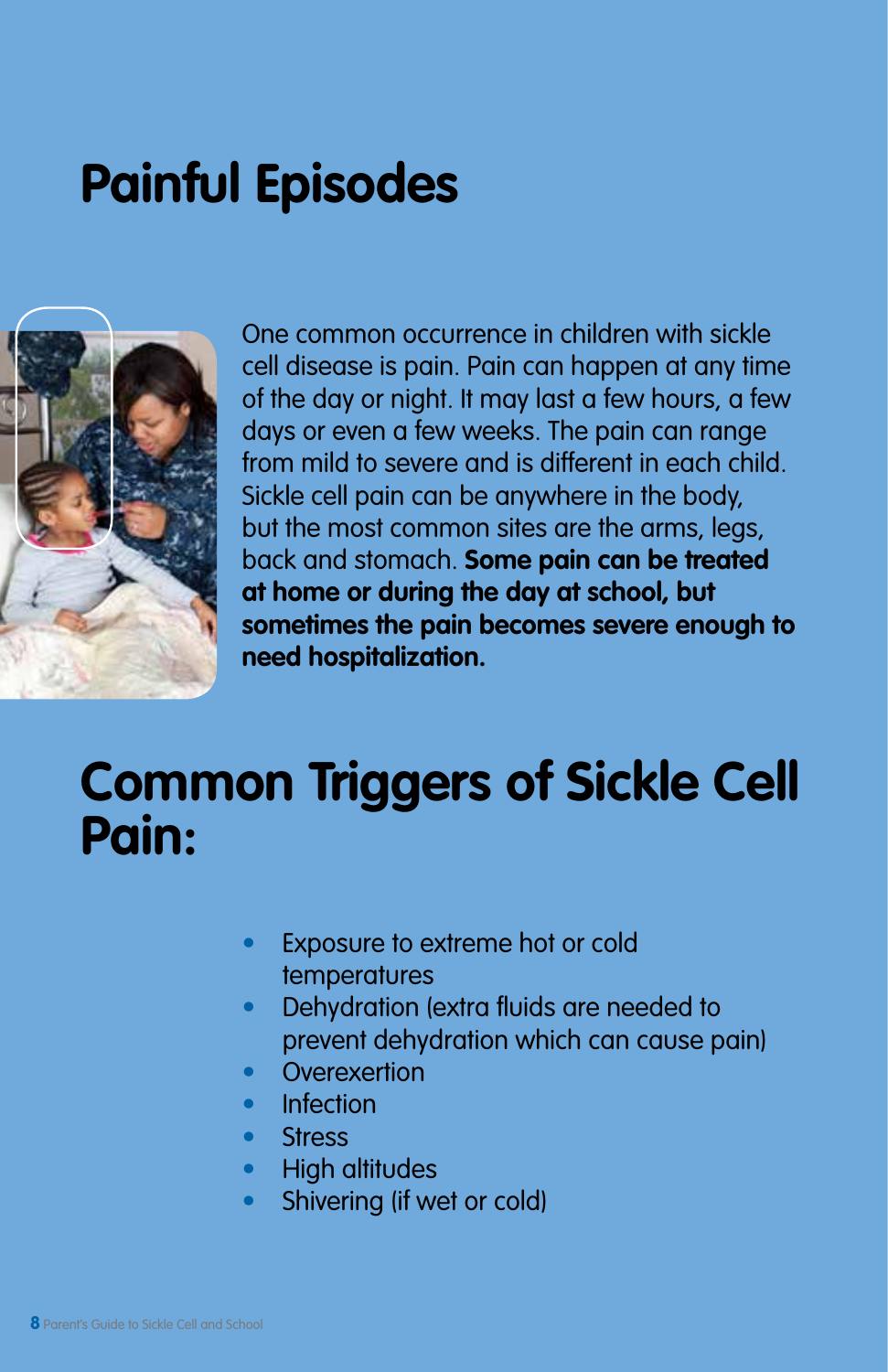# **Decreased Urine Concentration**

Children with sickle cell disease urinate frequently because they are not able to concentrate their urine. Occlusion from sickle cells may cause small amounts of damage to the kidneys, therefore causing the inability to concentrate the urine. **More fluid intake is required to prevent sickling, therefore more restroom breaks are needed.**

## **Growth and Development**

Children with sickle cell disease may be thinner and smaller than other children their age. The child's metabolism is usually increased due to the chronic anemia causing him to burn off more calories and put on less weight. **Children will usually "catch up" later in teen or early adult years**.

## **Jaundice/Yellow Eyes**

Children with sickle cell disease sometimes have yellowing of the eyes. Red blood cells in the body break down quickly in these children. As this occurs, bilirubin is released causing the white part of the eye to turn yellow. The yellow color may come and go, but some children may always have yellow eyes. **This is not a contagious condition or one that requires medical intervention.**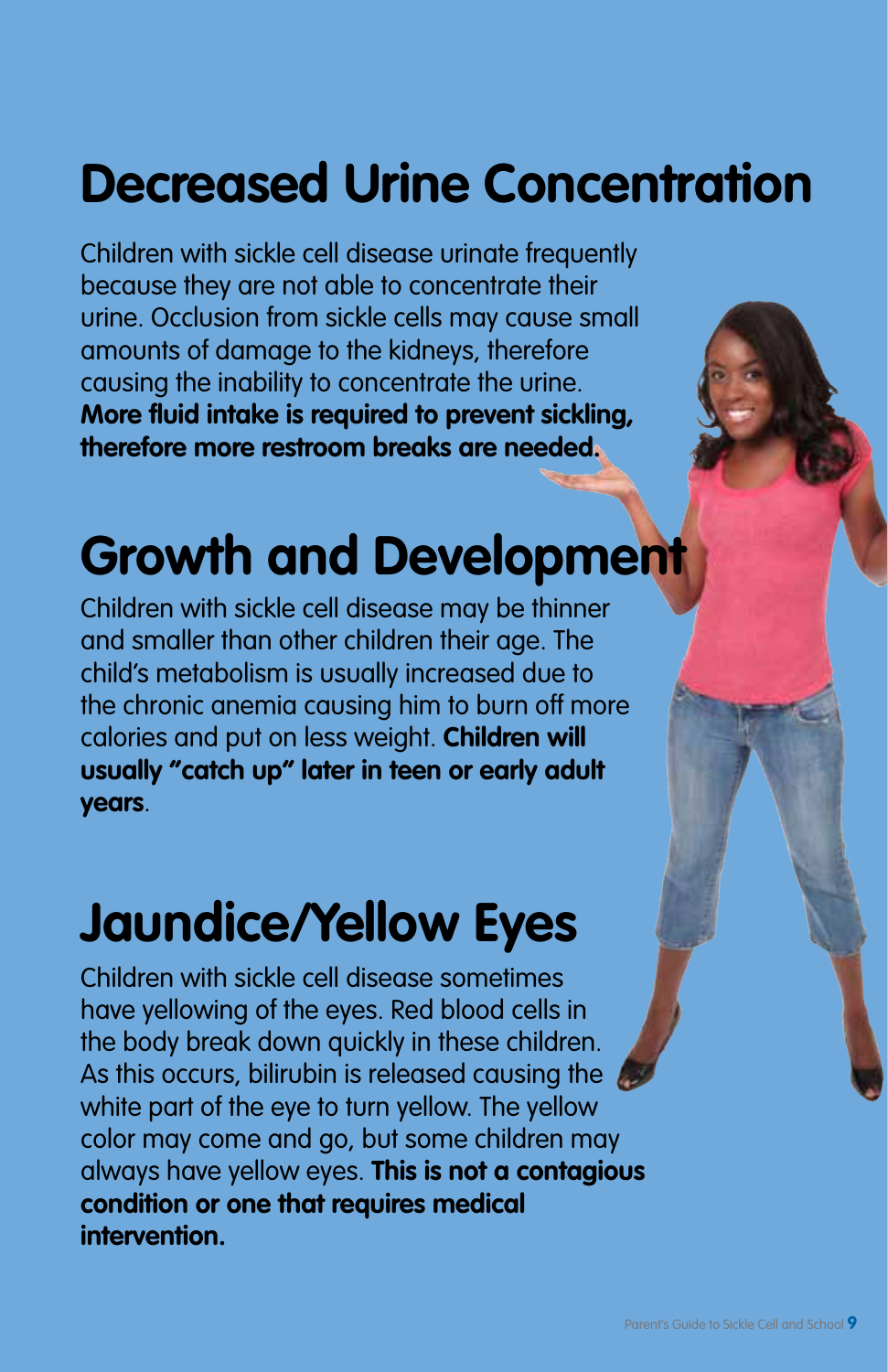# **What Should You Do?**

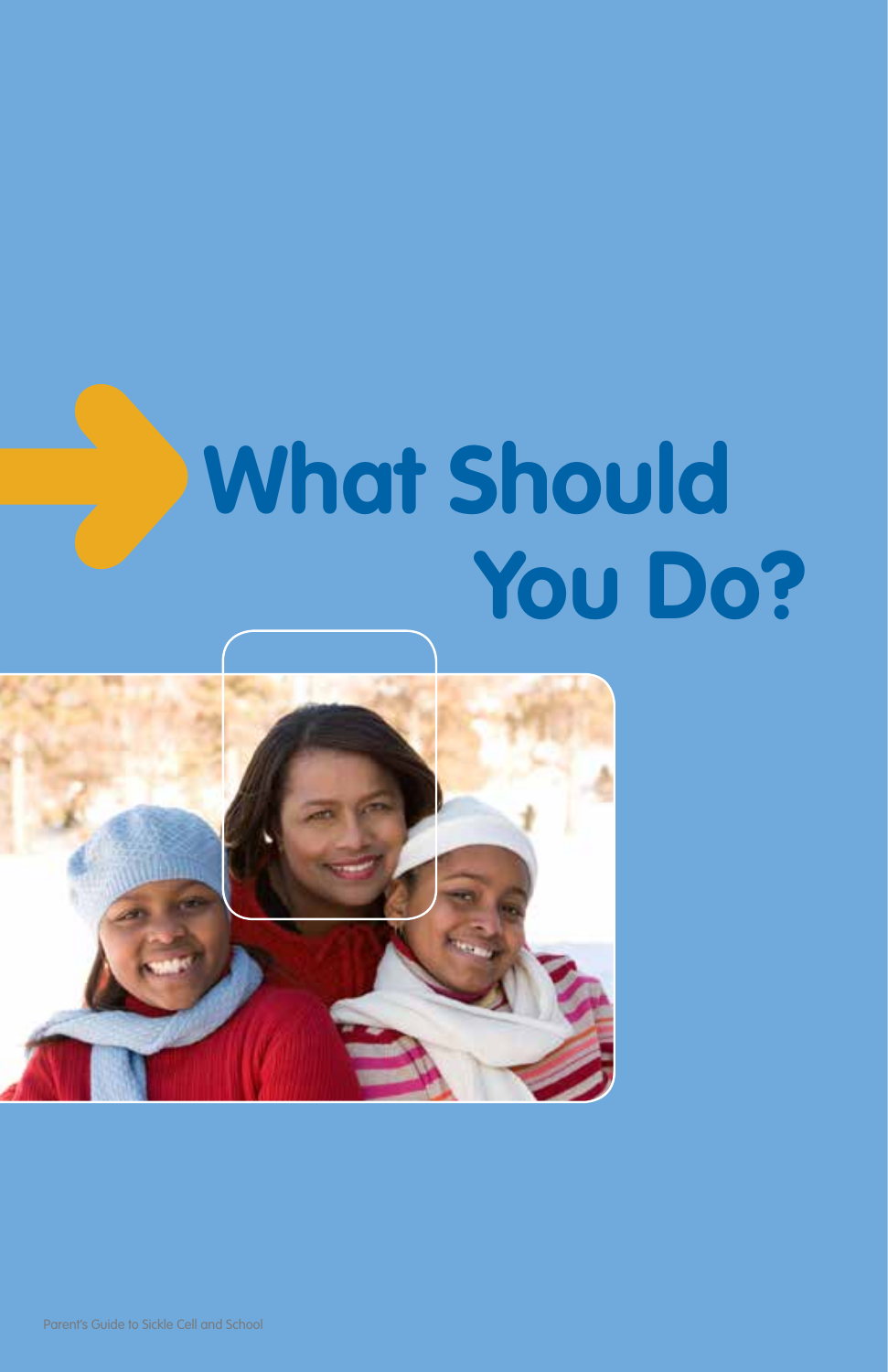## **What Should You Do for Your School-Age Child?**

- **• Discuss your child's illness with his teacher.**
- **• Make a plan for if your child gets sick at school:**
	- » Give home and emergency numbers.
	- » Provide medication to school nurse with **instructions**
	- » Tell the teacher/school nurse what to look for (for example, "John puts his head down when he doesn't feel well.")
- **• Make a plan for when your child is sick at home or in the hospital:**
	- » Call the school when he is sick.
	- » Make arrangements to pick up homework.
	- » Return homework when done.
	- » If needed, ask the nurse, doctor, or social worker for a letter about the hospitalization.
	- » Update the school every three days.
- **• Encourage your child to have a positive attitude about school.**

(continued on next page)

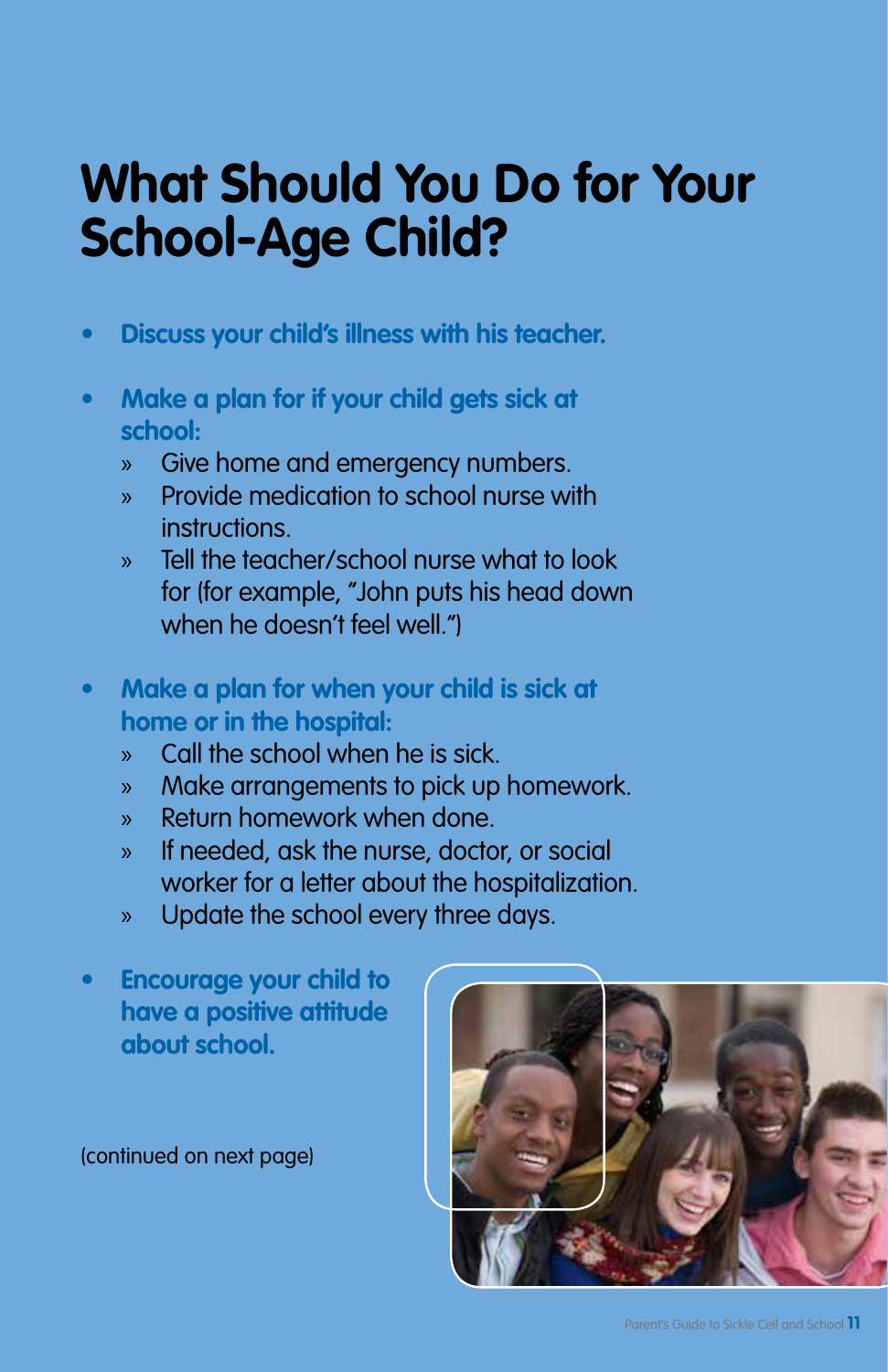## **What Should You Do (cont'd)**

- **• Help your child with school work.**
- **• Support your child's academic and other interests.**
- **• Praise your child for hard work.**
- **• Help your child know who to go to if he has a problem (i.e. teacher, nurse, counselor).**
- **• Encourage open, honest communication about the disease, school performance and peer relationships.**
- **• Teach your child how to deal with school bullies and teasing by:**
	- » Ignoring hurtful statements.
	- » Telling a teacher.
	- » Explaining the disease to other students (for example: why "my eyes are yellow").
	- » Learning positive coping skills.

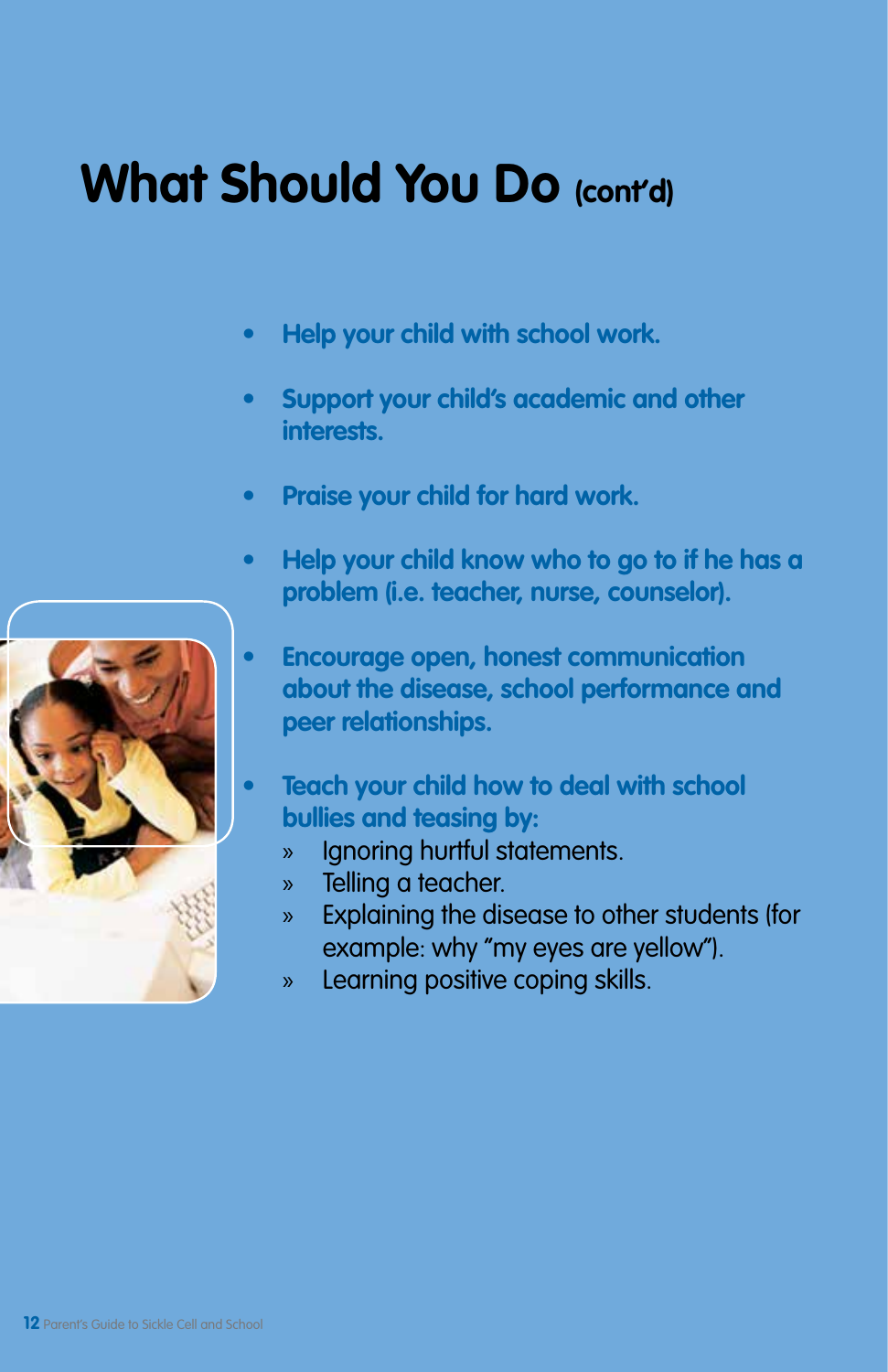## **Things to Do When Meeting with Your Child's School**

**You might find the following "checklist" helpful to remind you of things to discuss with your child's teachers.**

- $\Box$  Give the school your home, cell, work and/or emergency phone numbers.
- $\Box$  Inform the school of signs or symptoms of pain, fever and fatigue.
- **Provide your child's medicine(s) to the** school nurse.
- **Provide a letter from your child's doctor or** nurse stating that the child can take the medications you brought from home.
- $\Box$  Give the school the Educator's Guide to Sickle Cell and School or a letter from your child's doctor describing your child's medical needs.
- $\Box$  Plan a meeting with your child's school to talk to them about sickle cell disease.
- $\Box$  If your child has difficulty walking to the school bus stop, plan a meeting with the school nurse to arrange door-to-door transportation.

## **Ways You Can Help Your Child**

Creating a unique educational plan can assist in your child's academic success.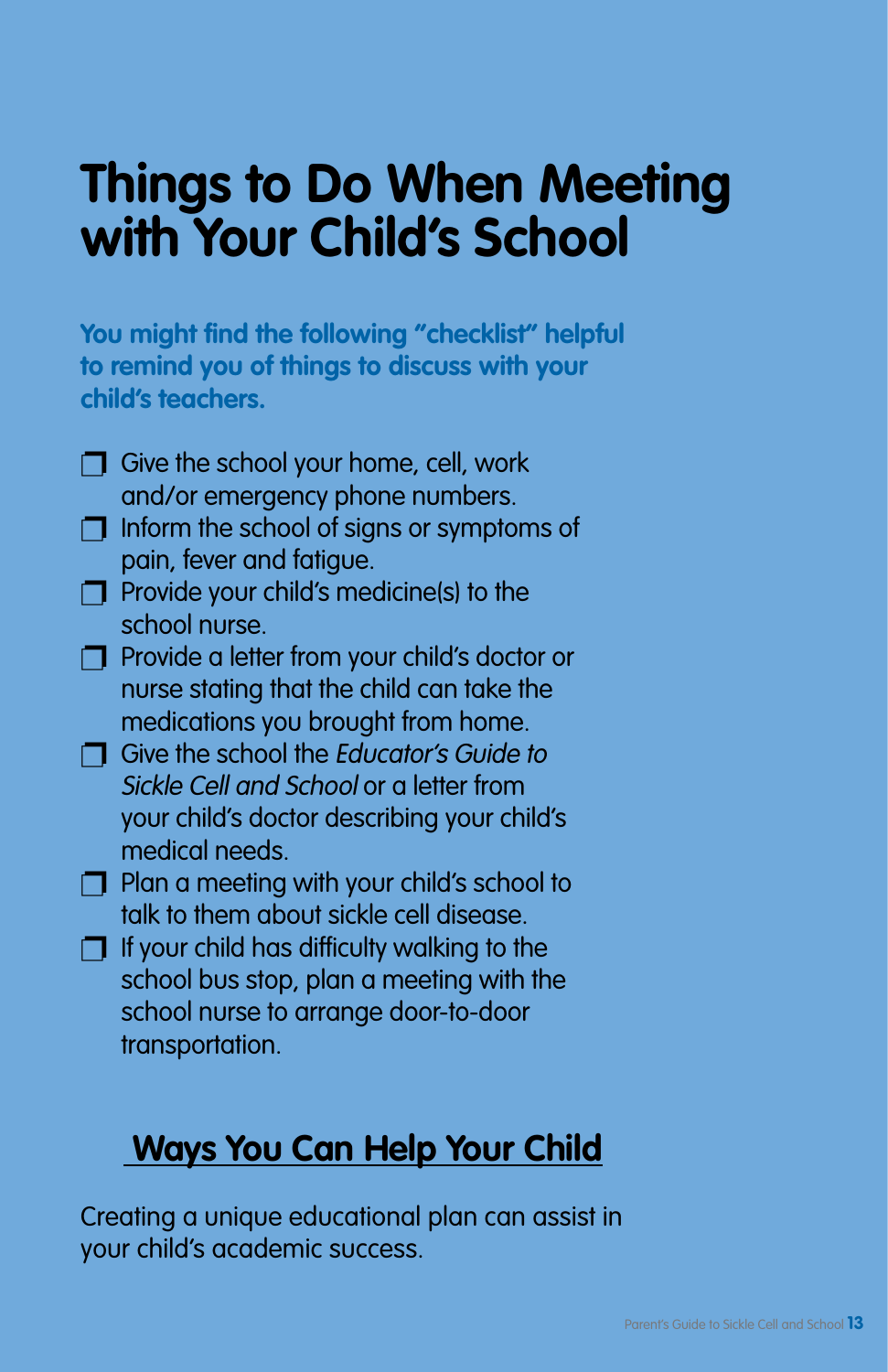# **Comprehensive Educational Plans**

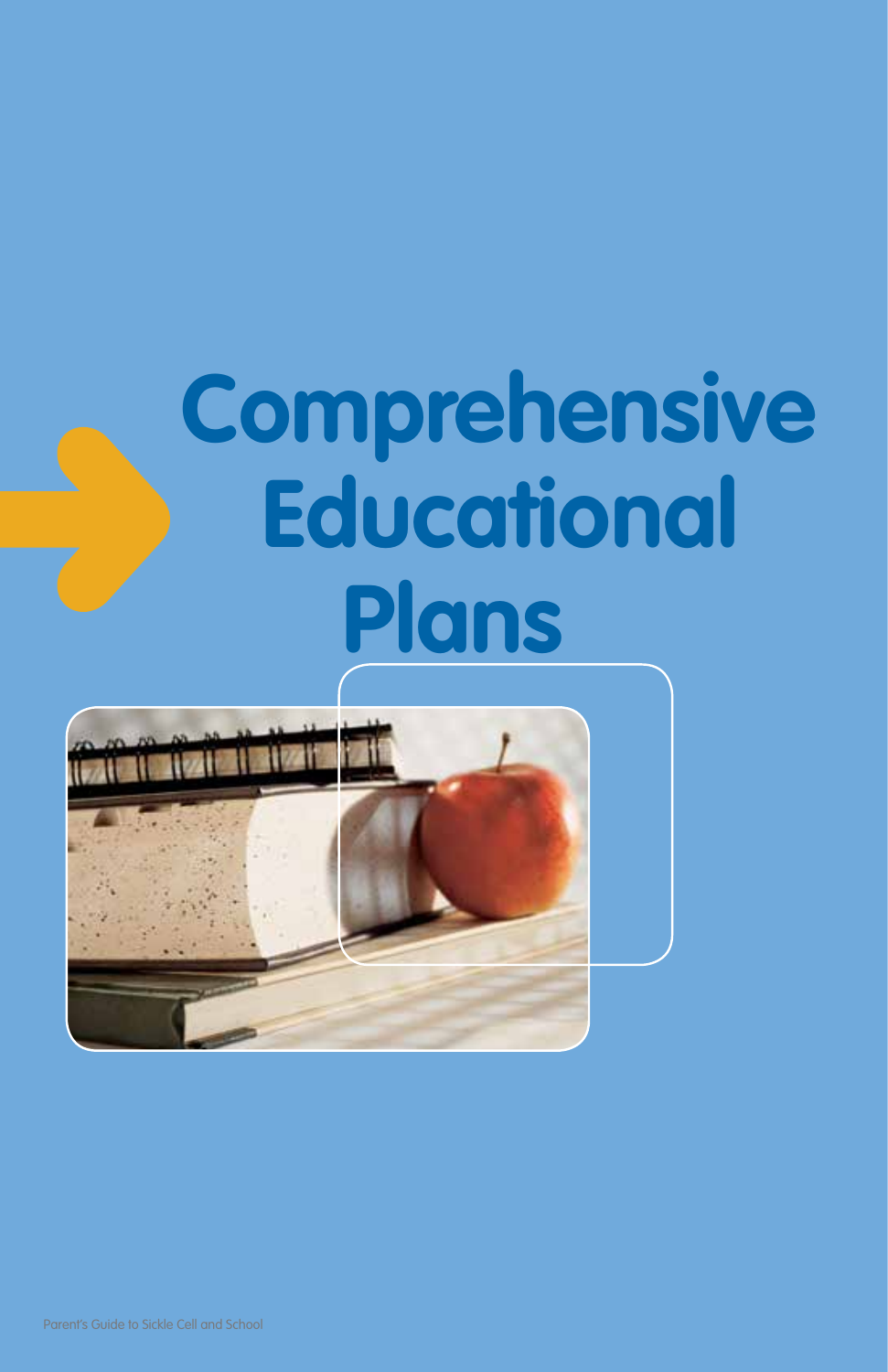# **504 Plans**

A 504 plan protects students with disabilities from discrimination. The plan is for students with physical and mental impairments that limit one or more of their life activities. An example would be

a student with sickle cell disease who has difficulty learning because of prolonged pain/hospitalization.

## **How your child can obtain a 504:**



- Call the school counselor, teacher or principal and request a 504 plan.
	- » Send a follow-up letter confirming your request.
- Call the school in two weeks after a verbal or written request has been made.
- Make sure the 504 plan is completed in writing.
- Make sure each teacher has a copy.

(continued on next page)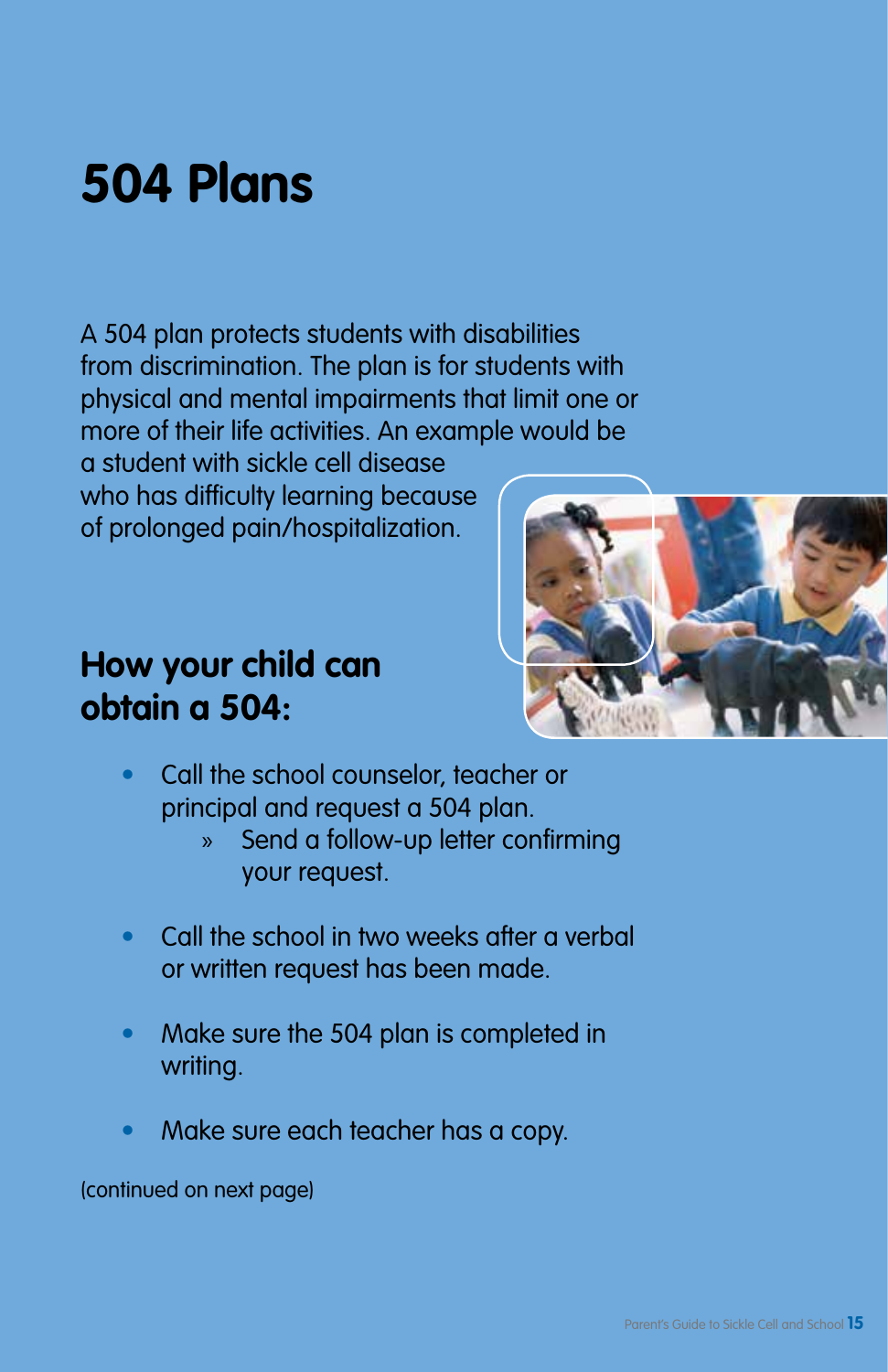## **504 Plans (cont'd)**

## **Here's a sample 504 plan:**

|                                                                                        | <b>504 ACCOMMODATION PLAN</b>                                                 |                                                                                                          |
|----------------------------------------------------------------------------------------|-------------------------------------------------------------------------------|----------------------------------------------------------------------------------------------------------|
| Student:<br>School:<br>Grade:<br><b>Today's Date:</b>                                  | <b>Student ID Number:</b><br>Teacher(s):                                      | Date of Birth:                                                                                           |
|                                                                                        | will be initiated/completed to adapt to the student's area(s) of concern:     | Instructions: Check the accommodations required for the student. Indicate the date(s) the accommodations |
| Date Initiated_______ Date Completed______                                             | evaluate on mastery of subject instead of the number of assignments completed |                                                                                                          |
| provide/assign a peer note taker<br>Date Initiated_______ Date Completed_______        |                                                                               |                                                                                                          |
| Date Initiated_______ Date Completed_                                                  | provide extra time to complete assignments including time after the quarter   |                                                                                                          |
| provide a second set of books for home<br>Date Initiated________ Date Completed_______ |                                                                               |                                                                                                          |
| modify tests as needed<br>Date Initiated________ Date Completed______                  |                                                                               |                                                                                                          |
| Date Initiated________ Date Completed______                                            | provide weekly assignments in an assignment book                              |                                                                                                          |
| allow restroom breaks as needed<br>Date Initiated_______ Date Completed______          |                                                                               |                                                                                                          |
| allow a water bottle at all times<br>Date Initiated________ Date Completed_____        |                                                                               |                                                                                                          |
| Date Initiated_______ Date Completed_                                                  | allow an open pass to the school nurse for rest and/or medications            |                                                                                                          |
| Date Initiated________ Date Completed________                                          | provide teachers with information regarding student's health problems         |                                                                                                          |
| modify the length of the assignments<br>Date Initiated_______ Date Completed______     |                                                                               |                                                                                                          |
| provide study guides<br>Date Initiated________ Date Completed_______                   |                                                                               |                                                                                                          |
| TEAM MEMBERS DEVELOPING THE PLAN                                                       |                                                                               |                                                                                                          |
| Name/Position                                                                          | Signature                                                                     |                                                                                                          |
| Review Date(s)                                                                         |                                                                               |                                                                                                          |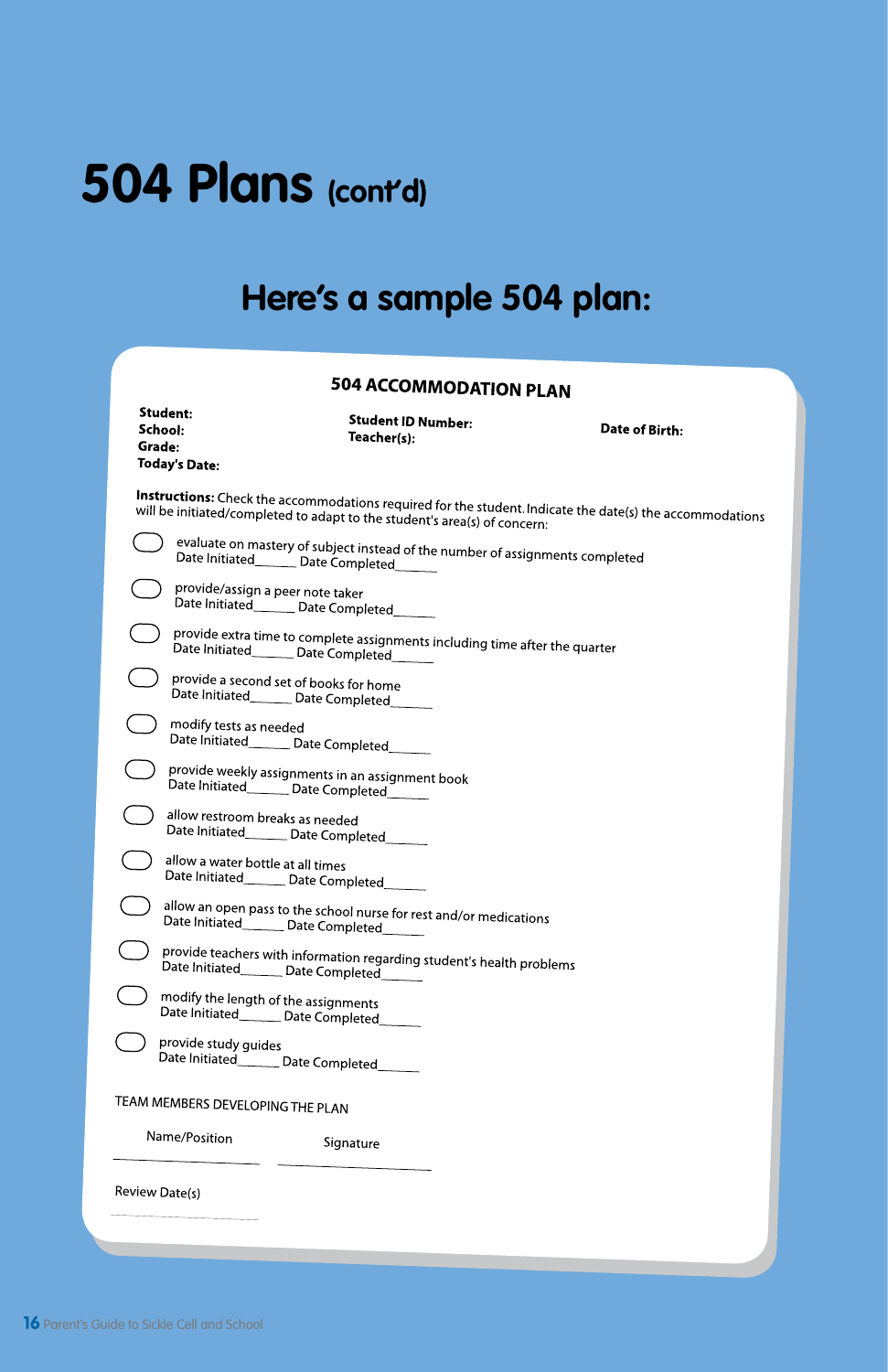## **IEP Plans**

An IEP is an **I**ndividualized **E**ducation **P**rogram. The IEP is for students with medical and educational difficulties. Some schools may not be as familiar with the process for a child who has sickle cell disease, but children with sickle cell disease do qualify for an IEP under the category Other Health Impaired (OHI). According to the Missouri Department of Elementary and Secondary Education, Other Health Impairment means "having limited strength, vitality, or alertness…with respect to the educational environment that is due to chronic or acute health problems…and adversely affects a child's educational performance."

## **How your child can obtain an IEP:**

- Call the school district to request your child be reviewed for an IEP plan.
	- » Send a follow-up letter confirming your request.
- Call the school in two weeks after a verbal or written request has been made.
- Make sure the IEP plan is completed in writing.
- Make sure each teacher has as copy.

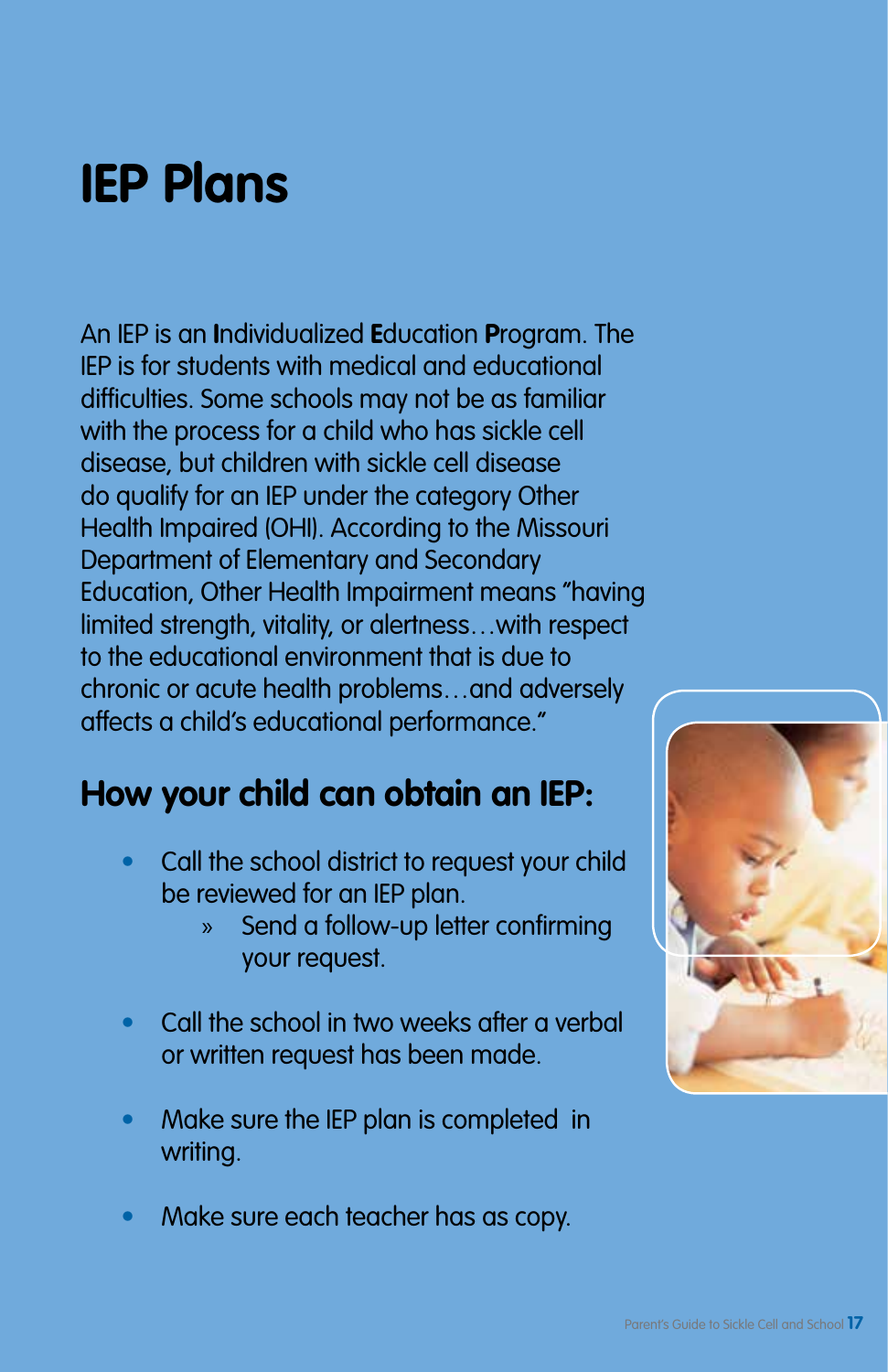# **Homebound Instruction**

Homebound instruction is a portion of a 504 or IEP plan. Homebound instruction can be utilized when your child is frequently absent from school. Homebound instruction provides instruction in the child's home or in the hospital. The homebound instructor coordinates with your child's school to obtain the student's necessary schoolwork and to assist with instruction.

## **How your child can obtain Homebound Instruction:**

- Discuss your request with your child's sickle cell team.
- The team will complete the Homebound request form.
- Once homebound instruction is arranged, coordinate with the instructor by notifying him your child is ill and not attending school.

(continued on next page)

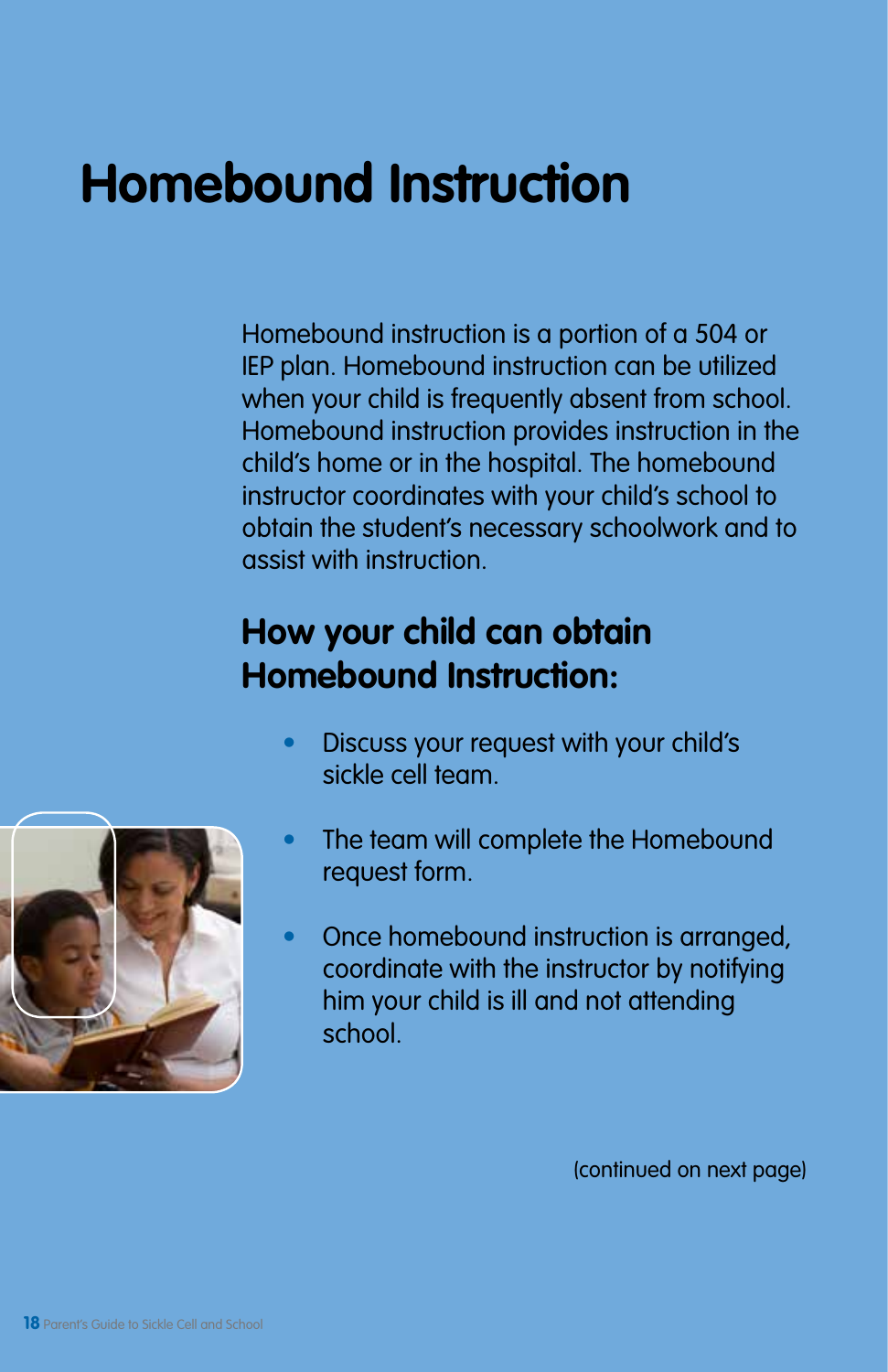## **Homebound Instruction (cont'd)**

## **Here's a sample Homebound Request form:**

|                      |                                                                                                                       |              |                                                             | MISSOURI DEPARTMENT OF ELEMENTARY AND SECONDARY EDUCATION<br>SPECIAL EDUCATION-FUNDS MANAGEMENT<br>HOMEBOUND INSTRUCTION APPLICATION                                                                                  |       |                                                     |              |                              |   | DESE USE ONLY<br>DATE RECEIVED:<br>APPROVED □ YES □ NO<br># OF WEEKS APPROVED                                                                                                                                                                                                                                                                                                                                                                                                    |
|----------------------|-----------------------------------------------------------------------------------------------------------------------|--------------|-------------------------------------------------------------|-----------------------------------------------------------------------------------------------------------------------------------------------------------------------------------------------------------------------|-------|-----------------------------------------------------|--------------|------------------------------|---|----------------------------------------------------------------------------------------------------------------------------------------------------------------------------------------------------------------------------------------------------------------------------------------------------------------------------------------------------------------------------------------------------------------------------------------------------------------------------------|
|                      | I. STUDENT INFORMATION                                                                                                |              |                                                             | Student with an IEP                                                                                                                                                                                                   |       | Nondisabled                                         |              | $\overline{\mathbf{c}}$<br>1 | 3 |                                                                                                                                                                                                                                                                                                                                                                                                                                                                                  |
| Date of Application: |                                                                                                                       |              | $\Box$ Initial                                              |                                                                                                                                                                                                                       |       | Extension (Circle One)                              |              | $\Box$ Other:                |   |                                                                                                                                                                                                                                                                                                                                                                                                                                                                                  |
| Type of Application: |                                                                                                                       |              | □ Medical                                                   | Reevaluation                                                                                                                                                                                                          |       | Suspension/Expulsion                                |              | Grade:                       |   |                                                                                                                                                                                                                                                                                                                                                                                                                                                                                  |
| Name of Student:     |                                                                                                                       |              |                                                             |                                                                                                                                                                                                                       |       | DOB:                                                |              |                              |   |                                                                                                                                                                                                                                                                                                                                                                                                                                                                                  |
|                      | Name of Parent/Guardian:                                                                                              |              |                                                             |                                                                                                                                                                                                                       |       |                                                     |              |                              |   |                                                                                                                                                                                                                                                                                                                                                                                                                                                                                  |
| Home Address:        |                                                                                                                       |              |                                                             |                                                                                                                                                                                                                       |       |                                                     |              |                              |   |                                                                                                                                                                                                                                                                                                                                                                                                                                                                                  |
|                      | <b>II. SCHOOL DISTRICT INFORMATION</b>                                                                                |              |                                                             | Home teaching                                                                                                                                                                                                         |       | Other:                                              |              |                              |   |                                                                                                                                                                                                                                                                                                                                                                                                                                                                                  |
|                      | 1. Teaching completed by:                                                                                             | $\Box$ Phone |                                                             |                                                                                                                                                                                                                       |       |                                                     |              |                              |   | weeks (length of service must be given in weeks; if less than 9, DESE Approval Not                                                                                                                                                                                                                                                                                                                                                                                               |
| Needed)              | 2. Estimated total length of homebound services:                                                                      |              |                                                             |                                                                                                                                                                                                                       |       |                                                     |              | Area(s) of Certification     |   |                                                                                                                                                                                                                                                                                                                                                                                                                                                                                  |
| Name of Teacher      |                                                                                                                       |              |                                                             | Social Security Number                                                                                                                                                                                                |       |                                                     |              |                              |   | Fax                                                                                                                                                                                                                                                                                                                                                                                                                                                                              |
|                      | Legal Name of Educational Agency                                                                                      |              |                                                             | <b>District Contact Person</b>                                                                                                                                                                                        |       |                                                     |              | Telephone                    |   |                                                                                                                                                                                                                                                                                                                                                                                                                                                                                  |
| Address              |                                                                                                                       |              |                                                             | City                                                                                                                                                                                                                  |       |                                                     | <b>State</b> |                              |   | Zip Code                                                                                                                                                                                                                                                                                                                                                                                                                                                                         |
|                      |                                                                                                                       |              |                                                             |                                                                                                                                                                                                                       |       |                                                     |              |                              |   | III. EDUCATIONAL INFORMATION (To be completed by DirectoriCoordinator of Special Services) (N/A if Medical, complete Section IV)                                                                                                                                                                                                                                                                                                                                                 |
|                      |                                                                                                                       |              |                                                             | $\Box$ Yes                                                                                                                                                                                                            |       | No (If yes, enclose copy of Notice of Reevaluation) |              |                              |   |                                                                                                                                                                                                                                                                                                                                                                                                                                                                                  |
|                      | 1. Are you requesting a reevaluation?                                                                                 |              |                                                             | $\square$ Yes                                                                                                                                                                                                         | ⊟ No  | (if yes, date:                                      |              |                              |   |                                                                                                                                                                                                                                                                                                                                                                                                                                                                                  |
|                      | 2. Has the IEP Team met?                                                                                              |              |                                                             | $\Box$ Yes                                                                                                                                                                                                            |       |                                                     |              |                              |   | □ No (If yes, enclose copy of Change of Placement and Manifestation Determination)                                                                                                                                                                                                                                                                                                                                                                                               |
|                      | 3. Has this student been suspended or expelled?<br>4. Is this student not attending due to a court injunction? [] Yes |              |                                                             |                                                                                                                                                                                                                       |       | No (If yes, attach copy of court order)             |              |                              |   |                                                                                                                                                                                                                                                                                                                                                                                                                                                                                  |
|                      |                                                                                                                       |              |                                                             | IV. MEDICAL INFORMATION (To be completed by Physician) (N/A if Educational, complete Section III)                                                                                                                     |       |                                                     |              |                              |   |                                                                                                                                                                                                                                                                                                                                                                                                                                                                                  |
|                      |                                                                                                                       |              |                                                             | 1. Does condition prevent student from maintaining school schedule? [ ] Yes                                                                                                                                           |       |                                                     | $\square$ No |                              |   |                                                                                                                                                                                                                                                                                                                                                                                                                                                                                  |
|                      | 2. Medical or Psychological Diagnosis:<br>If pregnant, please indicate due date:                                      |              |                                                             |                                                                                                                                                                                                                       |       |                                                     |              |                              |   |                                                                                                                                                                                                                                                                                                                                                                                                                                                                                  |
|                      | 3. Number of weeks student will require hornebound:                                                                   |              |                                                             |                                                                                                                                                                                                                       |       | Date of hospitalization:                            |              |                              |   |                                                                                                                                                                                                                                                                                                                                                                                                                                                                                  |
|                      |                                                                                                                       |              |                                                             | entry of the student into regular school environment as soon as possible.)                                                                                                                                            |       |                                                     |              |                              |   | 4. Recommendations and explanations of diagnosis: (NOTE: In the case of emotional disorders, a treatment plan should be designed to encourage the re-                                                                                                                                                                                                                                                                                                                            |
|                      | Signature of Physician                                                                                                |              |                                                             |                                                                                                                                                                                                                       | Date  |                                                     |              | Print Physician's Name       |   |                                                                                                                                                                                                                                                                                                                                                                                                                                                                                  |
|                      | Address of Physician                                                                                                  |              |                                                             |                                                                                                                                                                                                                       | State |                                                     |              | Zip                          |   | Phone                                                                                                                                                                                                                                                                                                                                                                                                                                                                            |
|                      |                                                                                                                       |              |                                                             |                                                                                                                                                                                                                       |       | Psychiatrist                                        |              | Psychologist                 |   |                                                                                                                                                                                                                                                                                                                                                                                                                                                                                  |
|                      | Indicate Area of Licensed Specialty:                                                                                  |              | $\square$ M.D.                                              | $\Box$ D.O.                                                                                                                                                                                                           |       |                                                     |              |                              |   |                                                                                                                                                                                                                                                                                                                                                                                                                                                                                  |
|                      |                                                                                                                       |              |                                                             | V. CERTIFICATION (To be completed by the School District)                                                                                                                                                             |       |                                                     |              |                              |   | I CERTIFY THAT A NEED FOR HOMEBOUND SERVICE EXISTS AND THE PROVISION OF HOMEBOUND INSTRUCTION IS THE MOST                                                                                                                                                                                                                                                                                                                                                                        |
|                      |                                                                                                                       |              |                                                             | APPROPRIATE EDUCATIONAL ALTERNATIVE AT THIS TIME.                                                                                                                                                                     |       | County/ District Code                               |              |                              |   | Date                                                                                                                                                                                                                                                                                                                                                                                                                                                                             |
|                      | Superintendent or Authorized Representative                                                                           |              |                                                             |                                                                                                                                                                                                                       |       |                                                     |              |                              |   |                                                                                                                                                                                                                                                                                                                                                                                                                                                                                  |
|                      |                                                                                                                       |              | <b>MEDICAL PERSONNEL</b><br>environment as soon as possible | Mail or fax form to the school district where the child is enrolled.<br>NOTE: In the case of emotional disorders, a treatment plan should be<br>designed to encourage the re-entry of the student into regular school |       |                                                     |              |                              |   | The cistrict must maintain a copy of the systement on in for a period of 5 years. These spaces that he monitored see part of the devices Special to the district special to the district conditions of the period of the perio<br>Mail or fax completed form to:<br>Missouri Department of Elementary and Secondary Education<br>Division of Special Education, Funds Management Section<br>PO BOX 480, Jefferson City, MO 65102-0480<br>Office: 573-751-0622- Fax: 573-526-4404 |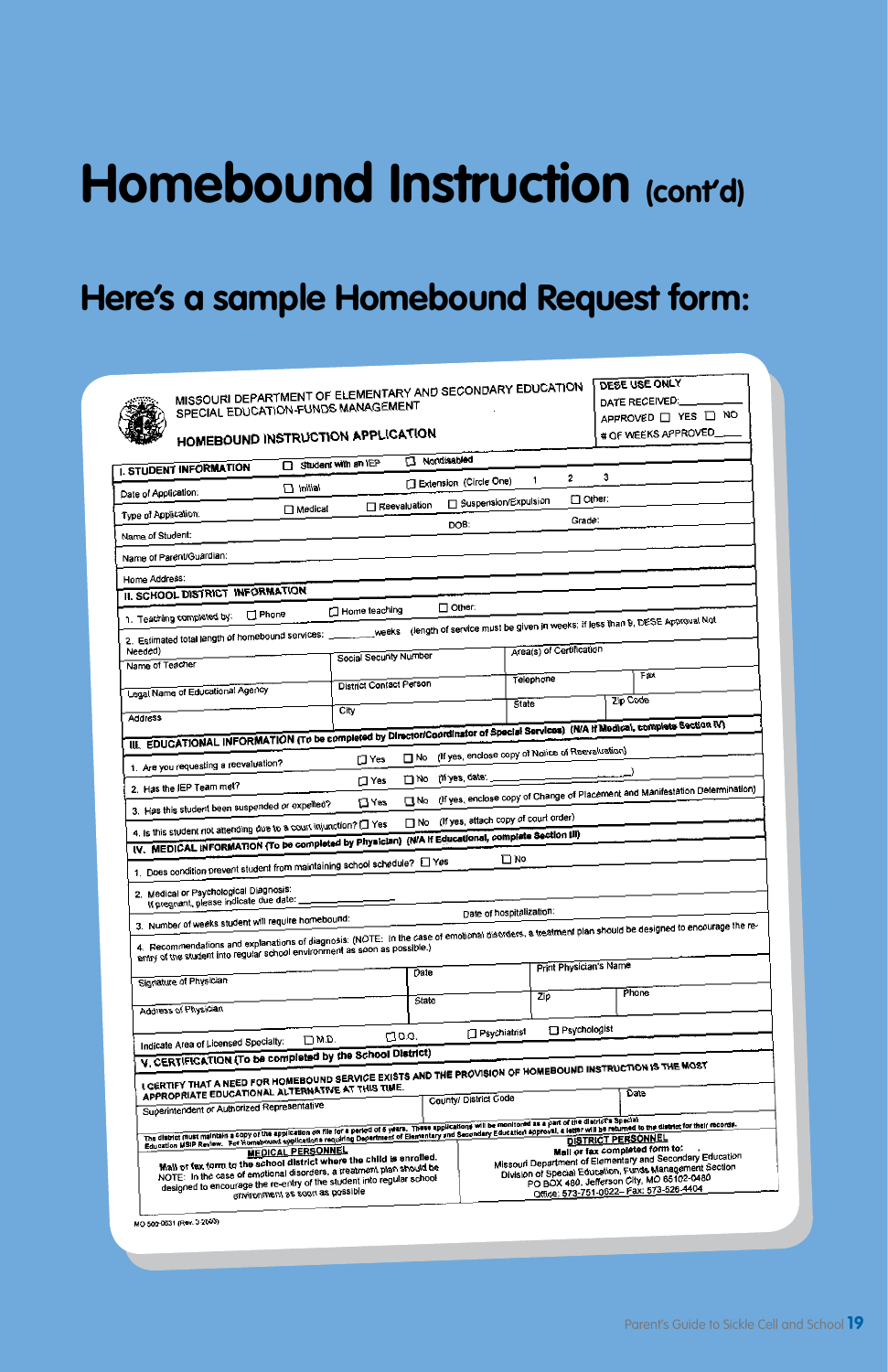# **Developmental Recommendations**

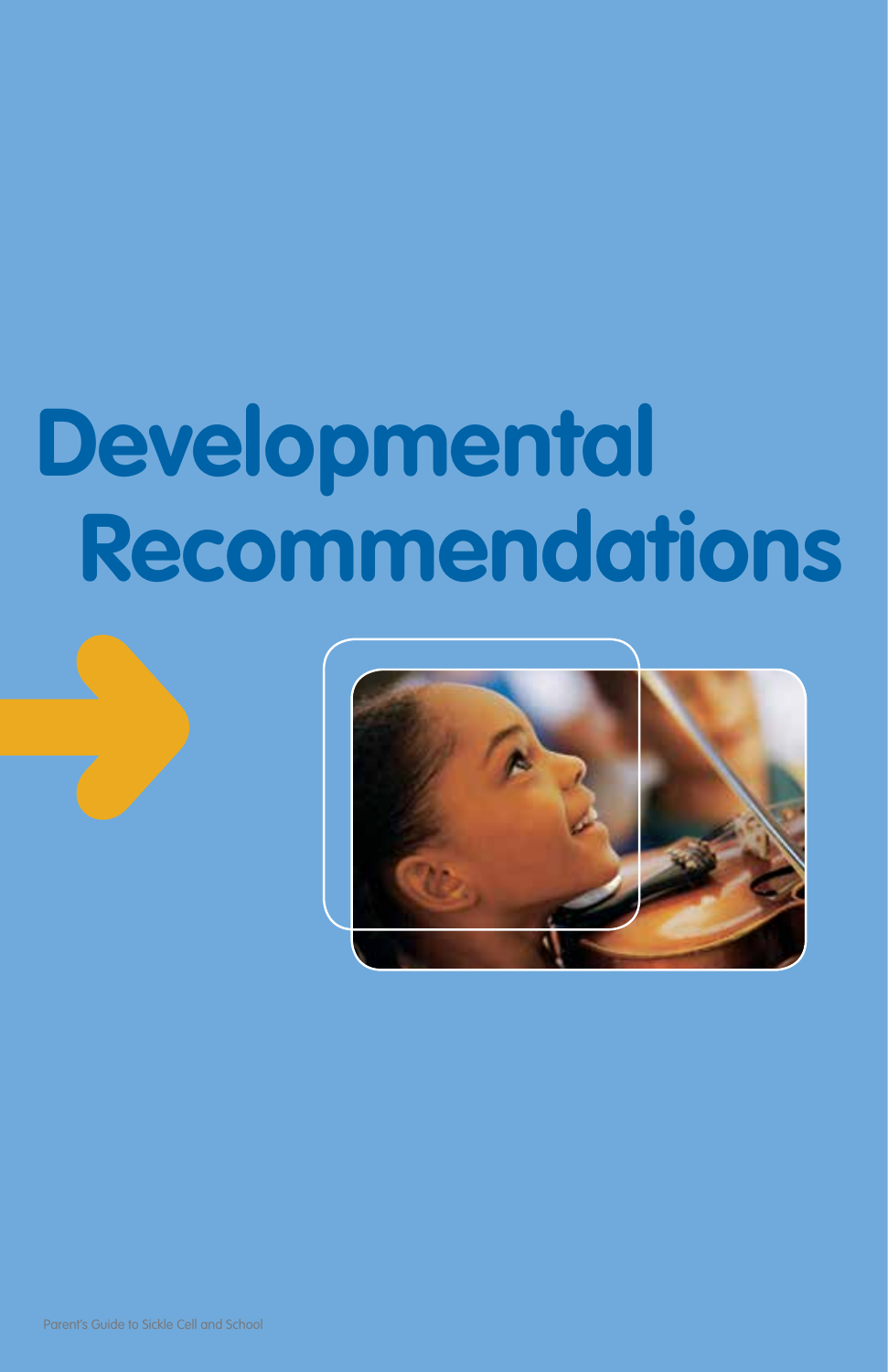## **Developmental Recommendations**

**We recommend that learning begin at birth. Below are some recommendations that will assist with your child's school success.**

### **Birth to 3 years of age**

It is recommended that you enroll your child in Parents as Teachers. Parents as Teachers is an early education program that provides specially trained parent educators.

To obtain a Parents As Teachers Educator, call the school district that you live in.

## **3 years of age to Kindergarten**

It is recommended that your child participate in Head Start or an Early Education Program.

To enroll your child in Early Education or Head Start, discuss this with your child's Parents As Teachers Educator or call the school district that you live in.



(continued on next page)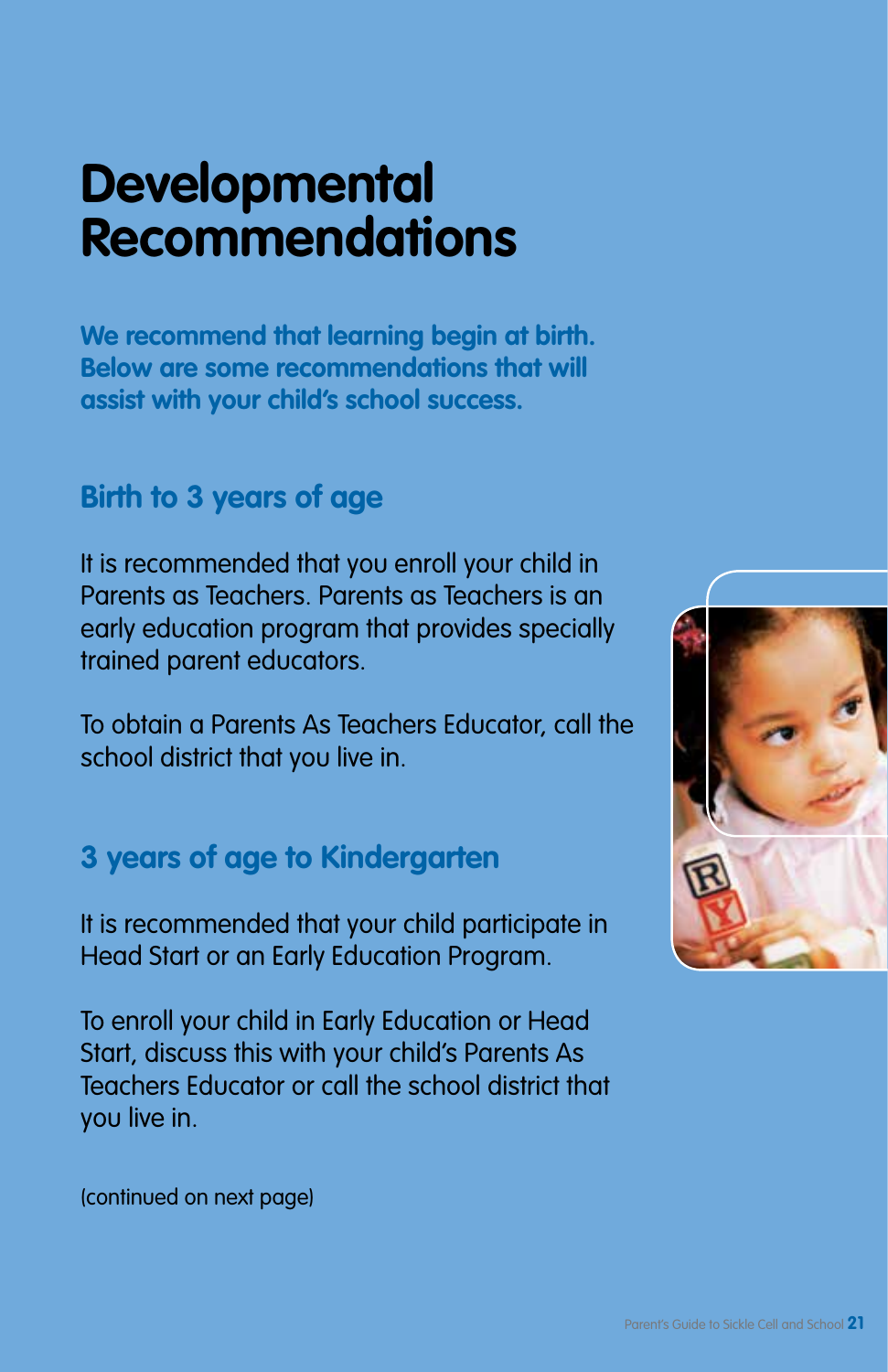## **Developmental Recommendations (cont'd)**

### **Kindergarten to 6<sup>th</sup> Grade**

Enroll your child in school and consider participation in extracurricular activities (dance, music, after-school clubs, etc.).

### **7<sup>th</sup> Grade to 12<sup>th</sup> Grade**

Have your teen obtain information about adolescent issues from a primary care provider or the Children's Mercy Teen Clinic. The teen should learn about the impact of drugs, alcohol and smoking.

Review with the teen his school requirements for graduation and explain the importance of maintaining a C average to earn graduation credits.

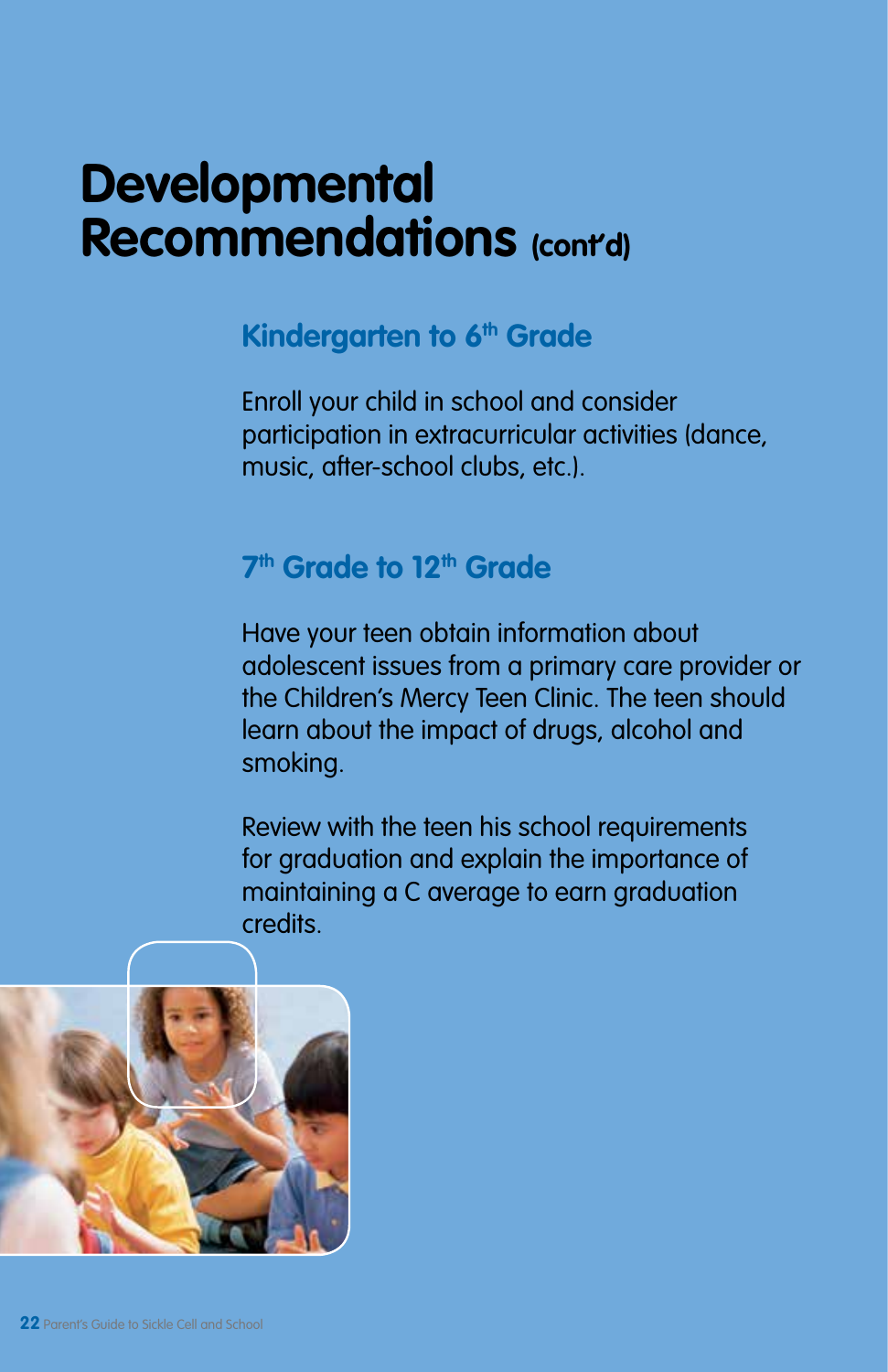# **There is Help**

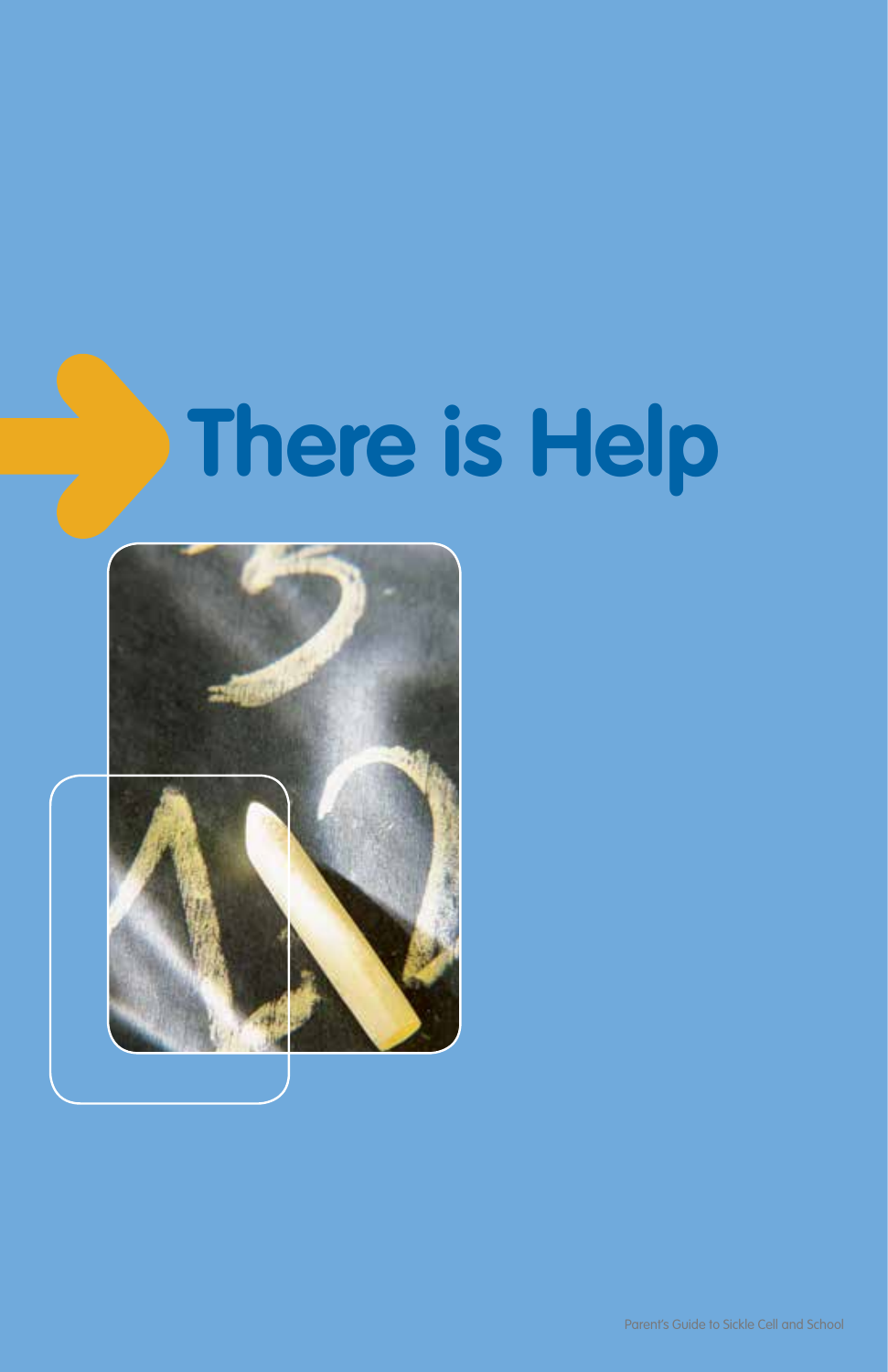# **Who Can Help You?**

The Children's Mercy Sickle Cell Team is available to help you and your child with the educational system.

#### **The Sickle Cell Nurse Can:**

- Answer your questions about sickle cell disease.
- Talk to the school nurse about symptoms, medications and a plan of care.
- Provide letters about your child's disease.
- Help with school-requested forms regarding giving medications.
- Assist with the development of a 504 or IEP plan.

### **The Sickle Cell Social Worker Can:**

- Explain the 504 or IEP process.
- Coordinate with school representatives to develop 504 or IEP plans.
- Attend school meetings as needed.
- Provide letters for missed school days when your child is hospitalized.
- Assist children with the emotional stress of school and peer relationships.